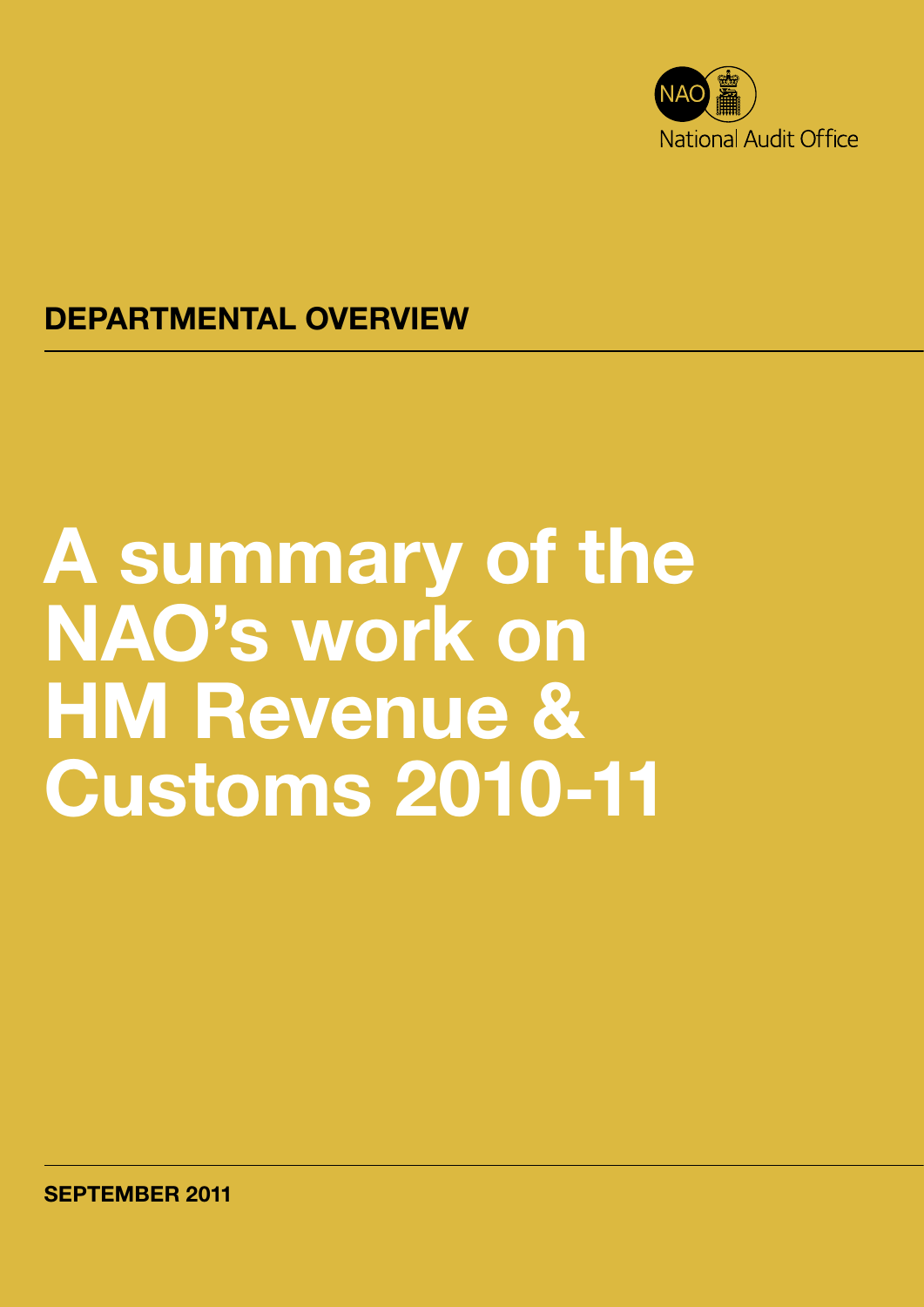Our vision is to help the nation spend wisely.

We apply the unique perspective of public audit to help Parliament and government drive lasting improvement in public services.

The National Audit Office scrutinises public spending on behalf of Parliament. The Comptroller and Auditor General, Amyas Morse, is an Officer of the House of Commons. He is the head of the NAO, which employs some 880 staff. He and the NAO are totally independent of government. He certifies the accounts of all government departments and a wide range of other public sector bodies; and he has statutory authority to report to Parliament on the economy, efficiency and effectiveness with which departments and other bodies have used their resources. Our work led to savings and other efficiency gains worth more than £1 billion in 2010-11.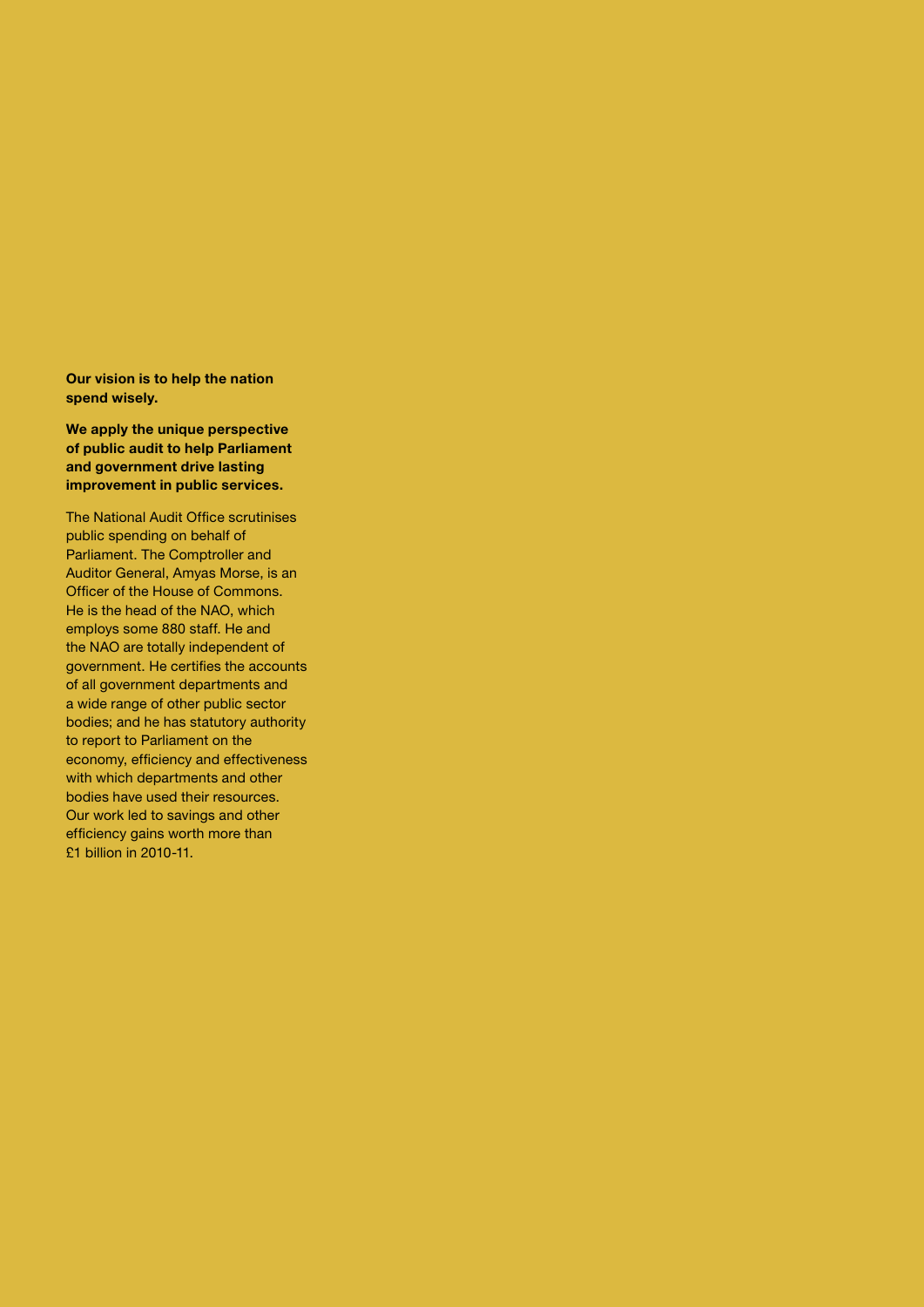

# **Contents**

#### [Introduction](#page-3-0) 4

[Part One](#page-4-0) [About the Department](#page-4-0) 5

[Part Two](#page-9-0)  [Financial management](#page-9-0) 10

[Part Three](#page-12-0) [Use of information](#page-12-0) 13

[Part Four](#page-15-0) [Service delivery](#page-15-0) 16 [Appendix One](#page-18-0) [HMRC's sponsored bodies at](#page-18-0)  [1 April 2011](#page-18-0) 19

[Appendix Two](#page-19-0) [Results of the Civil Service People](#page-19-0)  [Survey 2010](#page-19-0) 20

[Appendix Three](#page-21-0) [Reports by the NAO on HMRC](#page-21-0)  [since 2008](#page-21-0) 22

[Appendix Four](#page-22-0) [Cross-government NAO reports](#page-22-0)  [since December 2008 of relevance](#page-22-0)  [to HMRC](#page-22-0) 23

[Appendix Five](#page-24-0) [Other sources of information](#page-24-0) 25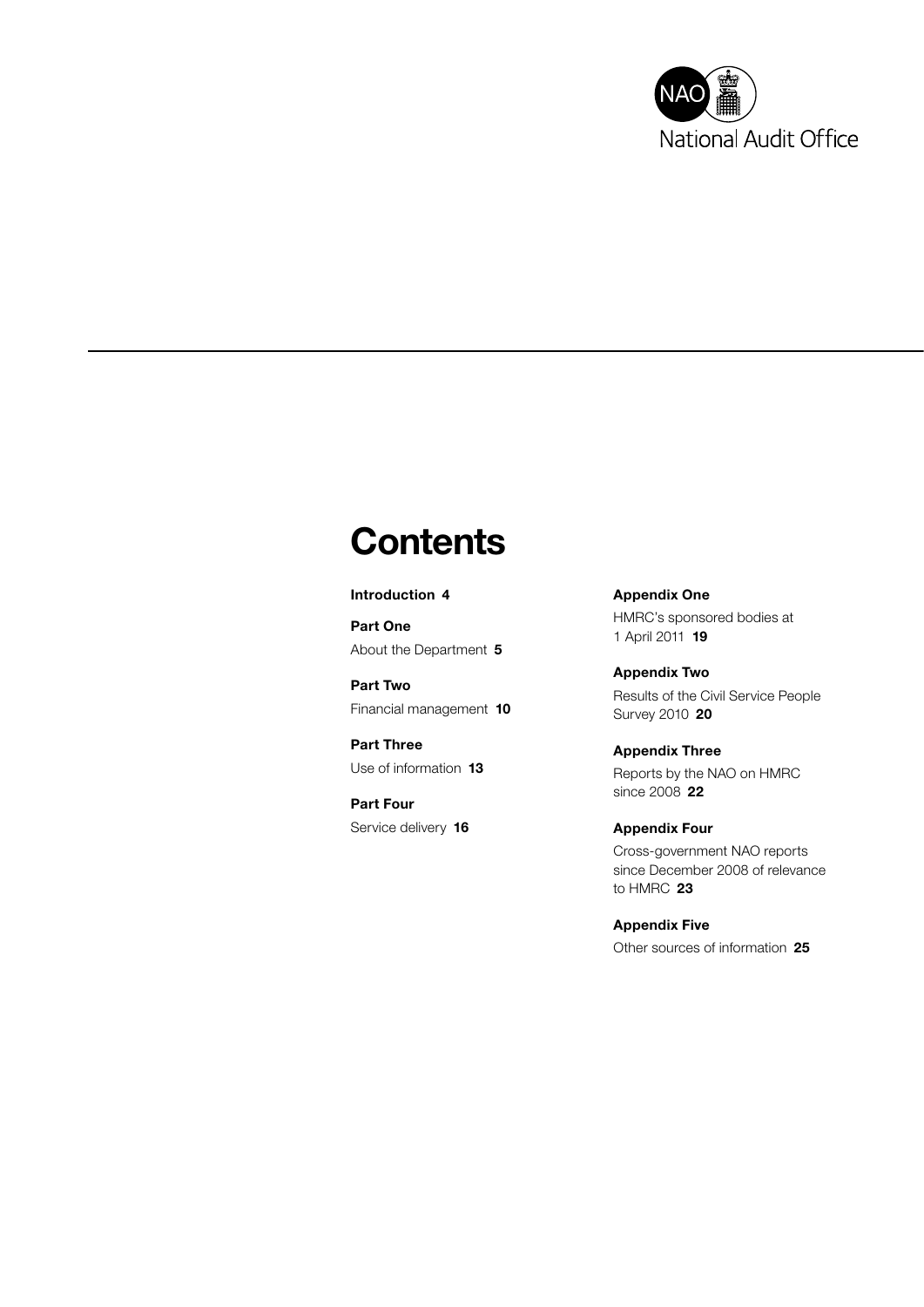# <span id="page-3-0"></span>Introduction

#### Aim and scope of this briefing

The primary purpose of this Departmental Overview is to provide a summary of the work by the National Audit Office on HM Revenue & Customs (HMRC) since June 2010. It is one of seventeen we have produced covering our work on each major government department. The briefing draws out the key points from the Department's Annual Report and Accounts 2010-11 and material from other published sources where relevant. The content of the briefing has been shared with the Department to ensure that the evidence presented is factually accurate, but the content of the briefing is the sole responsibility of the NAO.

We will continue to support all select committees in 2011-12, providing briefing on each major department and supporting specific inquiries wherever our expertise and perspective can add value.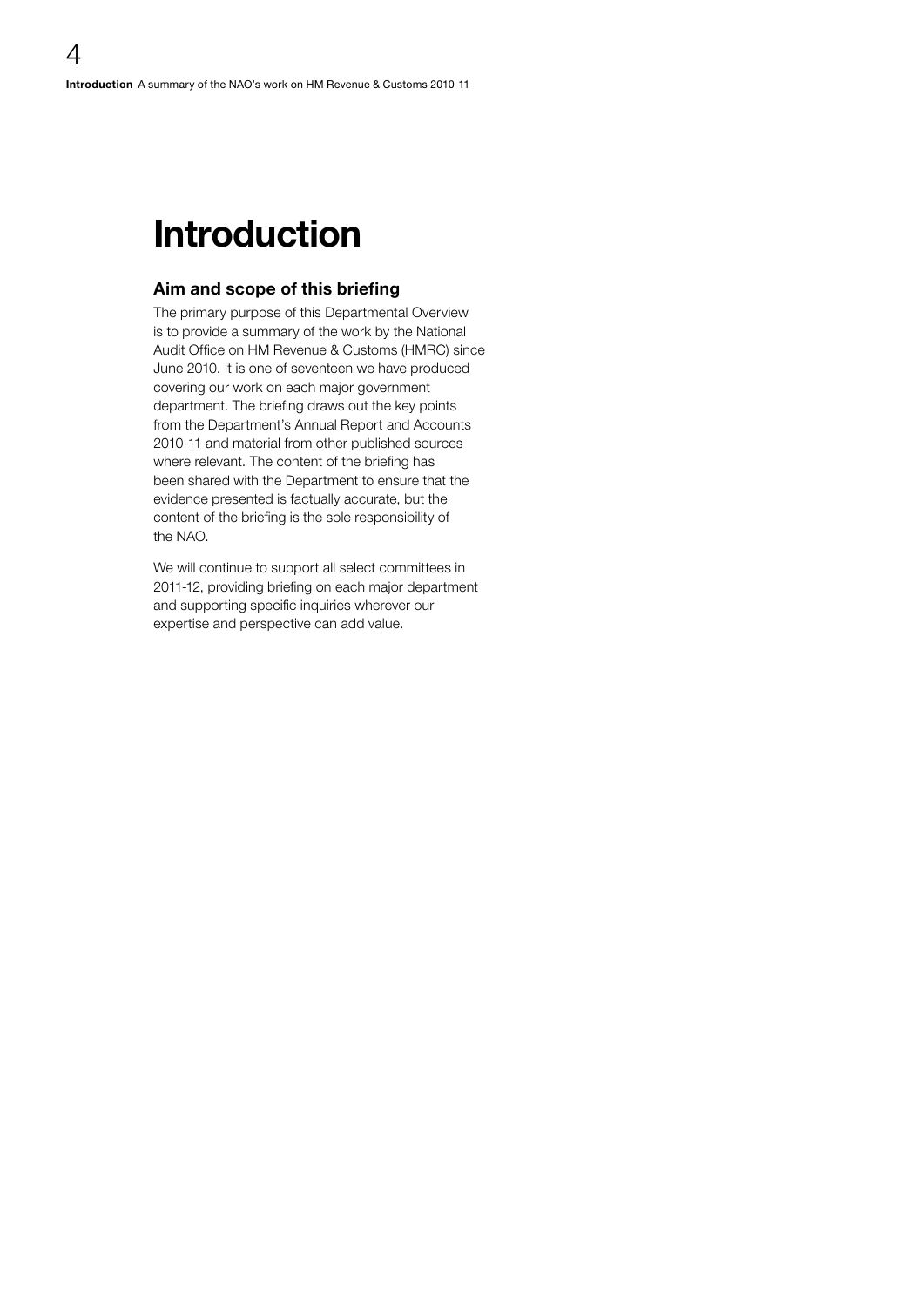# <span id="page-4-0"></span>Part One

# About the Department

### HMRC's responsibilities

1 HMRC is the principal UK revenue-collecting department. Its purpose is to make sure that money is available to fund the UK's public services, by collecting UK taxes. In 2010-11, HMRC collected £469 billion in revenue. Income Tax, National Insurance and VAT accounted for 73 per cent (Figure 1).

2 HMRC also helps families and individuals with targeted financial support. In 2010-11 it paid:

- £28.1 billion in Tax Credits;
- **Canadian E12.0 billion in Child Benefit; and**
- £0.2 billion in Child Trust Fund endowments.

3 In addition, HMRC enforces the National Minimum Wage; collects student loans; and supervises compliance with Money Laundering Regulations for organisations in finance sectors that do not have a supervisory body.

### How the Department is organised

4 The non-executive Chairman leads the Board which is attended by HMRC's non-executive directors and HMRC's top officials. The Board provides strategic leadership and is responsible for the effective governance of HMRC. Final responsibility for running all aspects of HMRC lies with the Chief Executive who chairs the Executive Committee of HMRC's senior officials. The Permanent Secretary for Tax, who is the Deputy Chief Executive, has specific accountabilities in the areas of tax policy and tax strategy.

**5** HMRC is organised into operational groups (Personal Tax, Business Tax, Benefits and Credits, Enforcement and Compliance) and departmental wide support groups (Figure 2 overleaf) that report to the Executive Committee.

**6** HMRC has one Executive Agency, the Valuation Office Agency (Appendix One).

### Figure 1 Main types of revenue collected by HMRC in 2010-11



*Source: HMRC Annual Report and Accounts 2010-11*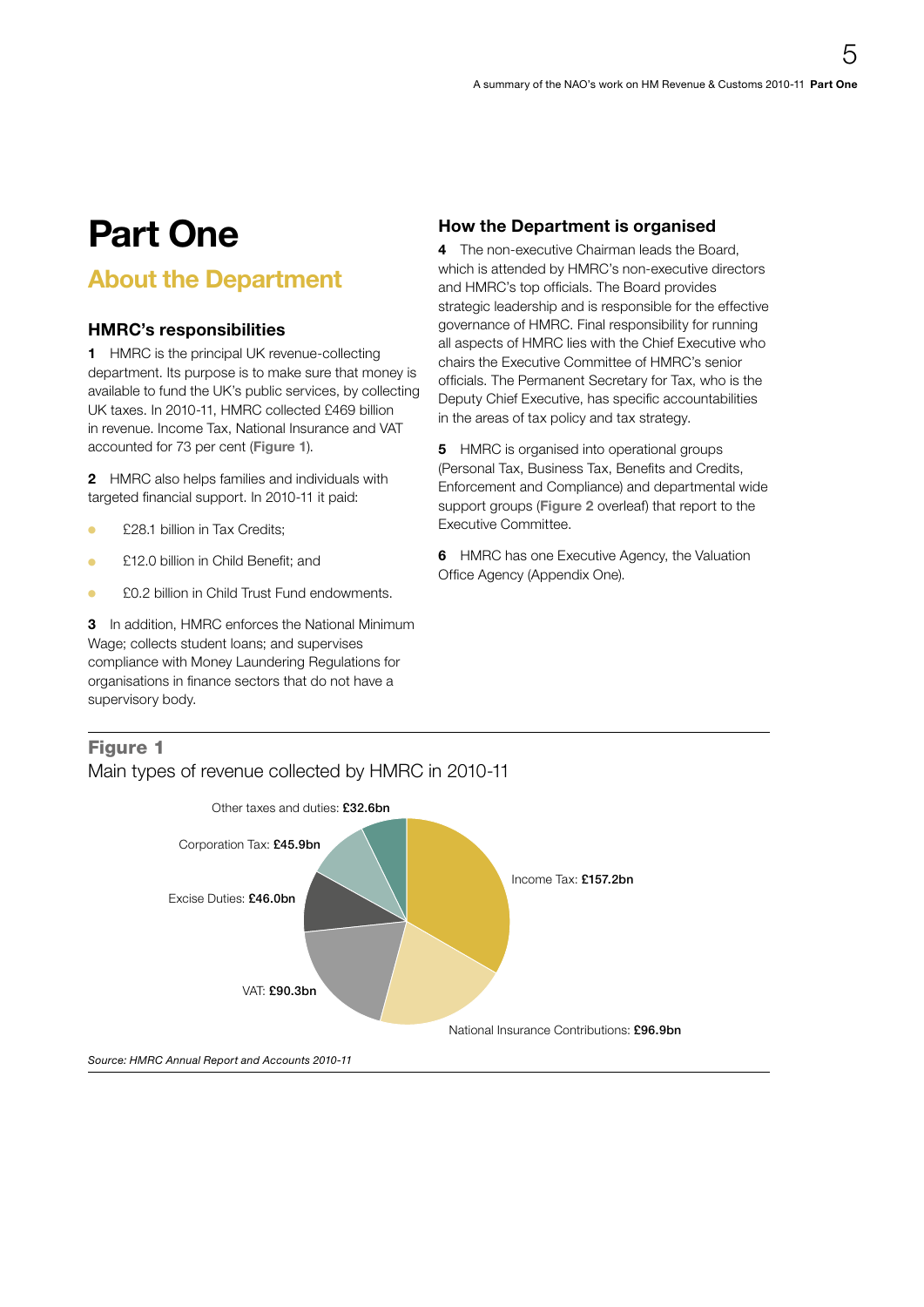### Figure 2 Summary of HMRC's organisational structure

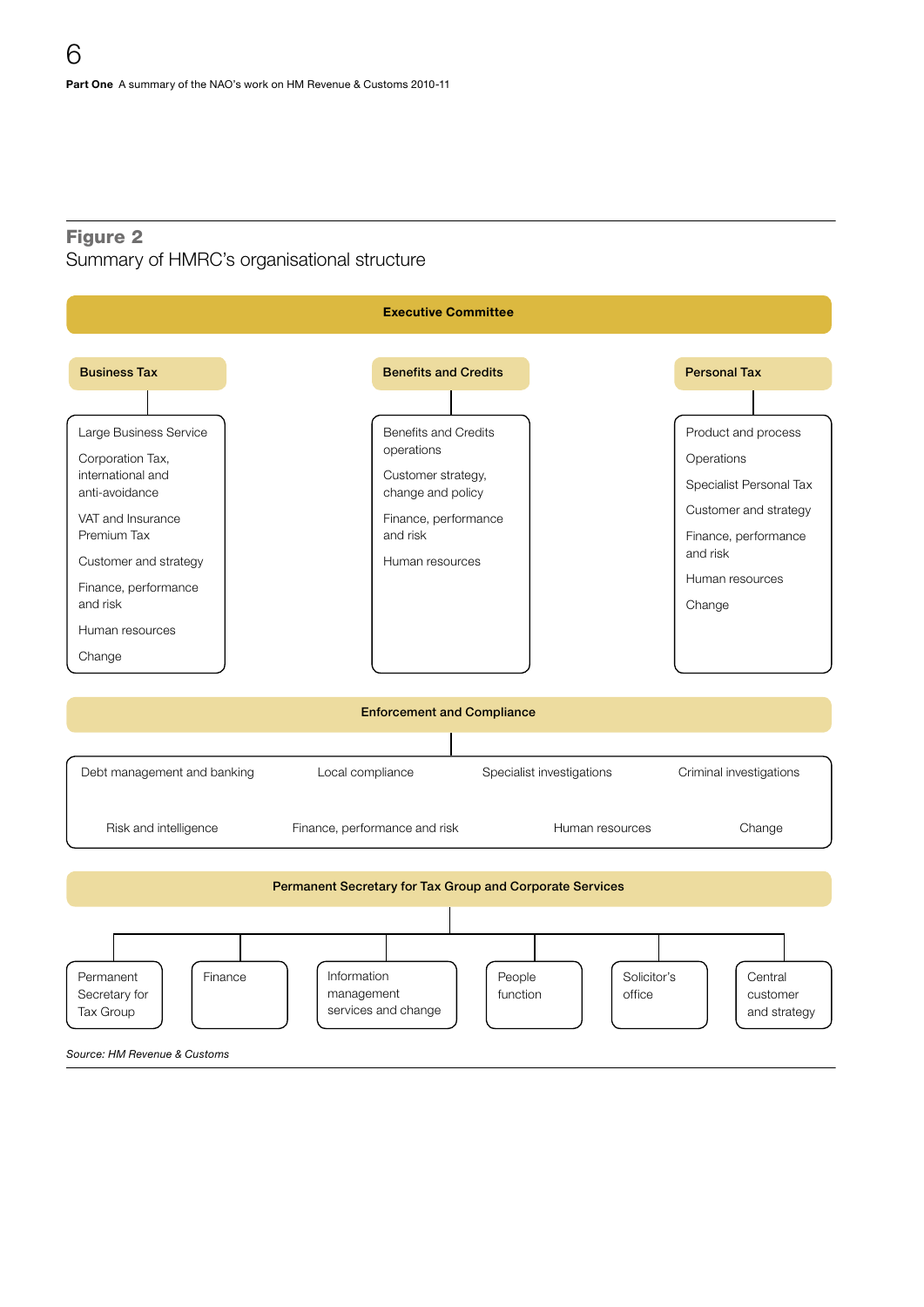#### Where the Department spends its money

7 In 2010-11, the gross cost of running HMRC was £4.1 billion. A break-down of expenditure by main business segments is presented in Figure 3. With income of £0.5 billion mainly from charges to the National Insurance Fund for the collection of National Insurance contributions and the maintenance of individual records, its net expenditure was £3.6 billion. The Department employed 67,748 full-time equivalent staff<sup>1</sup> at a cost of £2.4 billion during 2010-11.

#### Recent developments and current challenges

8 The Department has committed to deliver efficiency savings of 25 per cent in real terms by 2014-15, which translates into reduced spending of £1.6 billion over the four year period. A considerable share of these savings (£917 million) will be re-invested in tackling tax evasion and avoidance to bring in additional tax revenues of £7 billion a year by 2014-15.

### Figure 3

Summary of HMRC's gross running costs in 2010-11



**NOTE** 

1 The main item in Corporate Support and other costs is IT support at £1,021 million.

*Source: HMRC Resource Accounts 2010-11, Note 24 (Segment information)*

<sup>1</sup> This is the average number of full-time equivalent staff in HMRC during 2010-11, excluding 3,758 Valuation Office Agency and 62 other staff.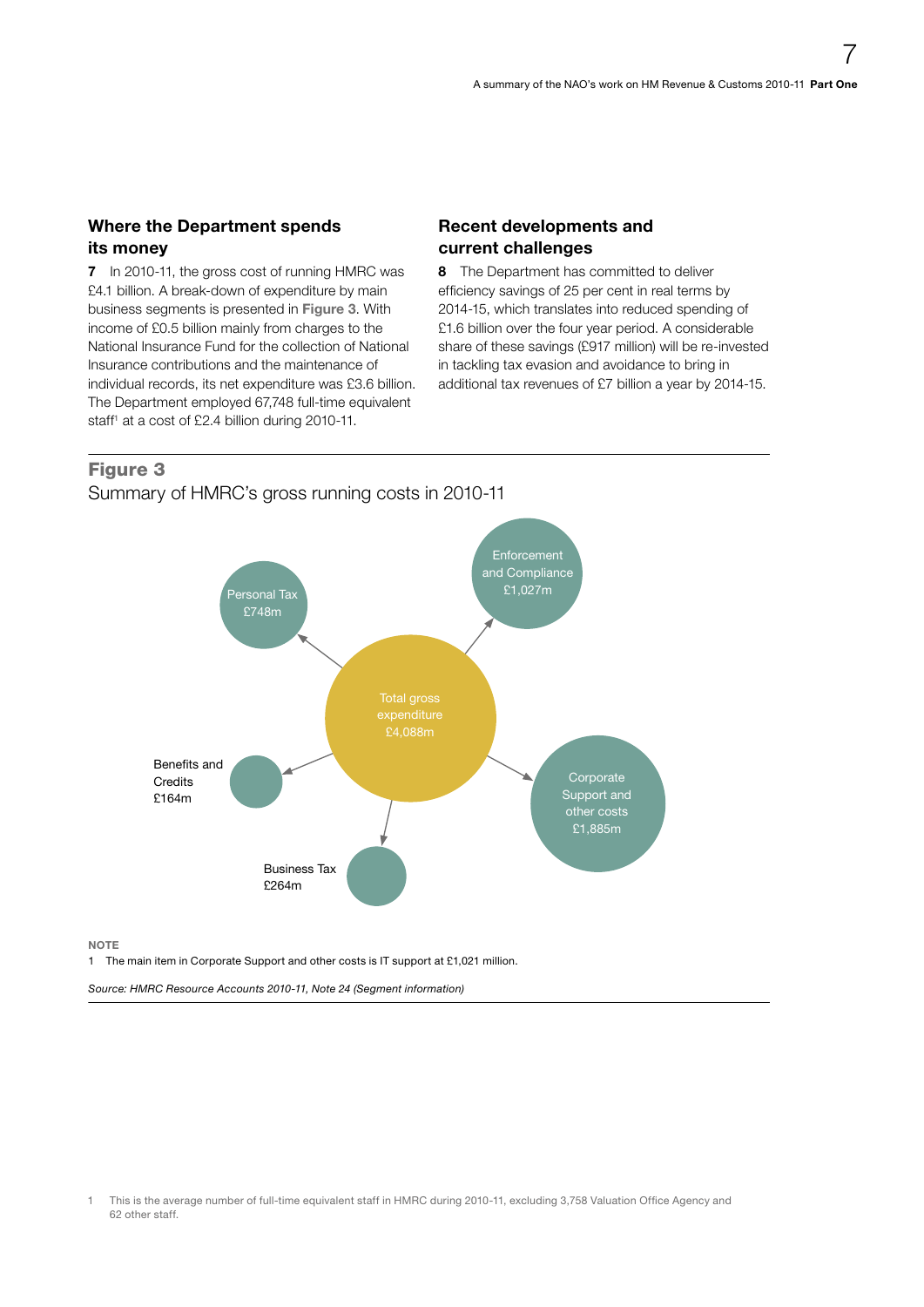**9** To deliver these commitments the Department is pursuing a Change Programme, including introducing a Real-Time Information System:

- The Change Programme will alter the size and shape of HMRC substantially. Over the next four years it plans to reduce staff numbers by 10,000; redeploy, retrain or recruit 9,000 staff into high value Enforcement and Compliance work; significantly reduce the number of offices; and reorganise corporate services. The Change Programme also includes the stabilisation of the National Insurance and PAYE system and the reduction of error and fraud in Tax Credits (see Part Four).
- The Department plans to introduce a Real-Time Information System in 2013, which will report employees' income tax and national insurance deductions when they are paid rather than at year end. The Department for Work and Pensions will rely on this information to calculate benefit payments under the new Universal Credit scheme.

### Capability and leadership

10 In 2006 the Cabinet Office launched Capability Reviews to assess departments' leadership, strategy and delivery – to improve departmental readiness for future challenges and to enable departments to act on long-term key development areas. Since publication of the last round of external assessments, between April 2008 and December 2009, departments are now required to conduct and publish self-assessments and resultant action plans against standard criteria set out in the Cabinet Office model of capability, which was updated in July 2009.<sup>2</sup> Departments must rate their capability against ten criteria under three themes:

- Leadership criteria 'set direction'; 'ignite passion, pace and drive'; and 'develop people'.
- **Strategy criteria** 'set strategy and focus on outcomes'; 'base choices on evidence and customer insight'; and 'collaborate and build common purpose'.
- **Delivery criteria** 'innovate and improve delivery'; 'plan, resource and prioritise'; 'develop clear roles, responsibilities and delivery models'; and 'manage performance and value for money'.

11 All self-assessments are due for completion by March 2012, with the first self assessment nearing completion. In addition to self-assessment, departments also have the option of asking the Cabinet Office to undertake a full external Capability Review assessment.

12 The Civil Service People Survey aims to provide consistent and robust metrics to help government understand how it can improve levels of engagement across the Civil Service. As part of this survey, civil servants across all participating organisations are asked a range of questions across nine themes which seek to measure their experiences at work. We present here the results of the second annual people survey for HMRC – undertaken between mid-September 2010 and the end of October 2010 – covering the themes of leadership and managing change, and understanding of organisational objectives and purpose (Figure 4). Results of 17 major departments are in Appendix Two.

13 HMRC's employee engagement index in the 2010 survey was the lowest across the Civil Service at 34 per cent, compared to an average of 57 per cent. The survey's conclusions were that staff generally take pride in their work, but are not engaged with HMRC as an organisation, and that the Department had not managed change well. The Department has agreed a new organisational design aimed at appointing to senior positions people with the right skills to deliver its key strategic objectives. It also expects its PaceSetter programme, which combines HMRC's process improvement approach with developing management and leadership capability, to help it achieve a more motivated workforce. In our July 2011 report on PaceSetter we found that it may have had a small positive impact on staff engagement but it had not yet transformed the previous low levels.<sup>3</sup> HMRC's Executive Committee recognises the need to further improve staff engagement and ensure the leadership is more visible and accessible. It has launched a communication strategy to keep staff informed and engage them in the process of change. It has also introduced its One HMRC/One Deal to rebuild its relationship with staff, by setting out what they can expect of HMRC as an employer and its expectations of employees.

<sup>2</sup> More information about Capability Reviews is available at http://www.civilservice.gov.uk/about/improving/capability/index.aspx

<sup>3</sup> PaceSetter: HMRC's programme to improve business operations <http://www.nao.org.uk/publications/1012/pacesetter.aspx>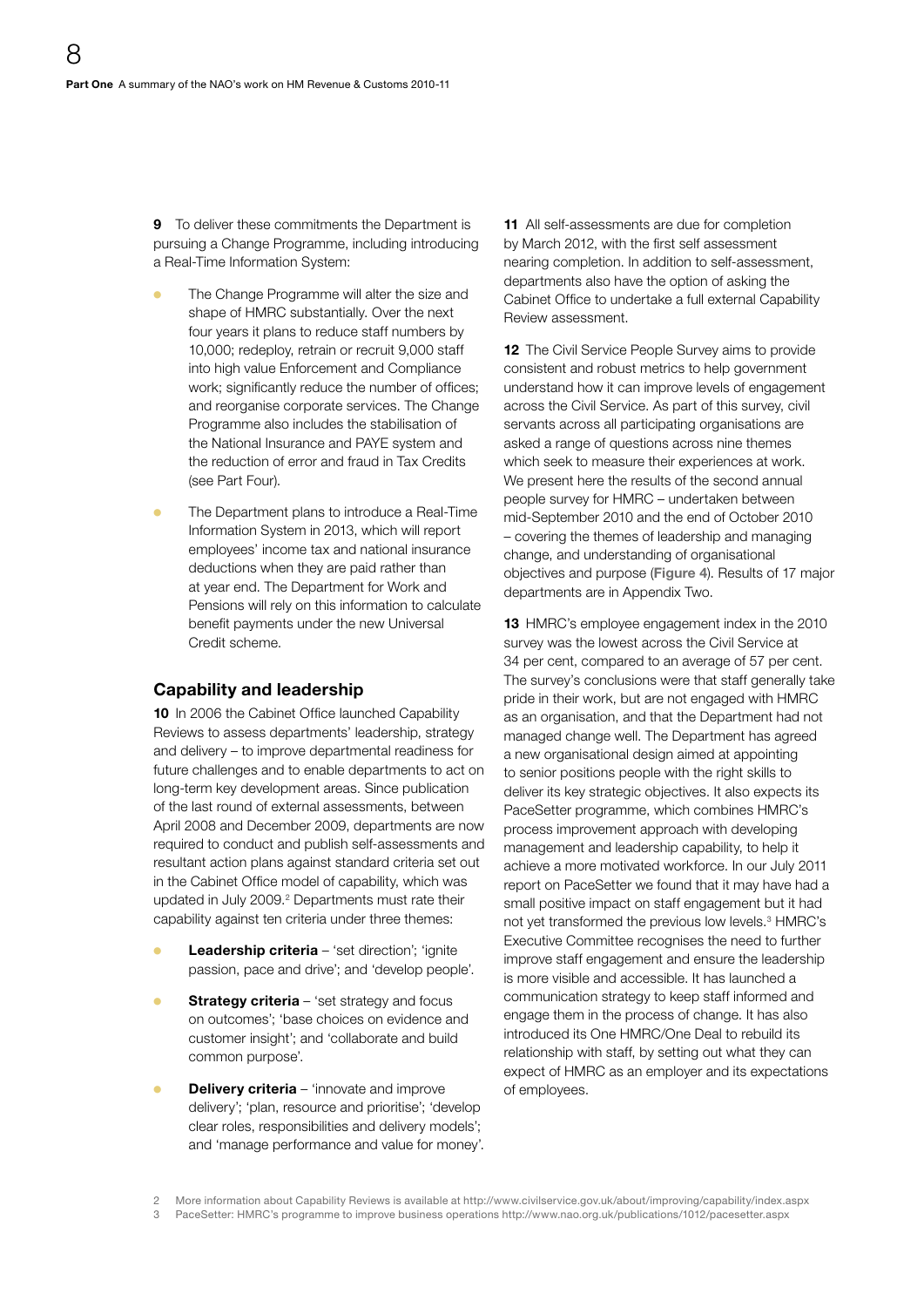### Figure 4

# 2010 Civil Service People Survey: HM Revenue & Customs

| <b>Theme</b>                                                                                  | <b>Theme score</b><br>$(%$ positive) <sup>1</sup> | from 2009<br>survey | Difference Difference from<br><b>Civil Service</b><br>2010 <sup>2</sup> |
|-----------------------------------------------------------------------------------------------|---------------------------------------------------|---------------------|-------------------------------------------------------------------------|
| Leadership and managing change                                                                |                                                   |                     |                                                                         |
| I feel that the Department as a whole is managed well                                         | 12                                                | $-1$                | $-29$                                                                   |
| Senior Civil Servants in the Department are sufficiently visible                              | 23                                                | $+1$                | $-22$                                                                   |
| I believe the actions of Senior Civil Servants are consistent with the<br>Department's values | 19                                                | $\overline{0}$      | -20                                                                     |
| I believe the Executive Committee has a clear vision for the future of<br>the Department      | 15                                                | $-1$                | -20                                                                     |
| Overall, I have confidence in the decisions made by the Department's<br>Senior Civil Servants | 11                                                | $-1$                | $-25$                                                                   |
| I feel that change is managed well in the Department                                          | 11                                                | $-1$                | $-17$                                                                   |
| When changes are made in the Department they are usually for<br>the better                    | 9                                                 | $-1$                | $-15$                                                                   |
| The Department keeps me informed about matters that affect me                                 | 31                                                | $-2$                | $-24$                                                                   |
| I have the opportunity to contribute my views before decisions are<br>made that affect me     | 16                                                | $+1$                | $-16$                                                                   |
| I think it is safe to challenge the way things are done in the Department                     | 21                                                | $\mathbf{O}$        | $-18$                                                                   |
| Organisational objectives and purpose                                                         |                                                   |                     |                                                                         |
| I have a clear understanding of the Department's purpose                                      | 65                                                | $-1$                | $-19$                                                                   |
| I have a clear understanding of the Department's objectives                                   | 62                                                | $+2$                | $-15$                                                                   |
| I understand how my work contributes to the Department's objectives                           | 65                                                | $+1$                | $-16$                                                                   |

NOTES

1 Percentage positive measures the proportion of respondents who selected either 'agree' or 'strongly agree' for a question.

2 The 2010 benchmark is the median per cent positive across all organisations that participated in the 2010 Civil Service People Survey. The difference between the Department and the Civil Service (Appendix Two) may differ due to rounding.

*Source: HMRC People Survey Results Autumn 2010*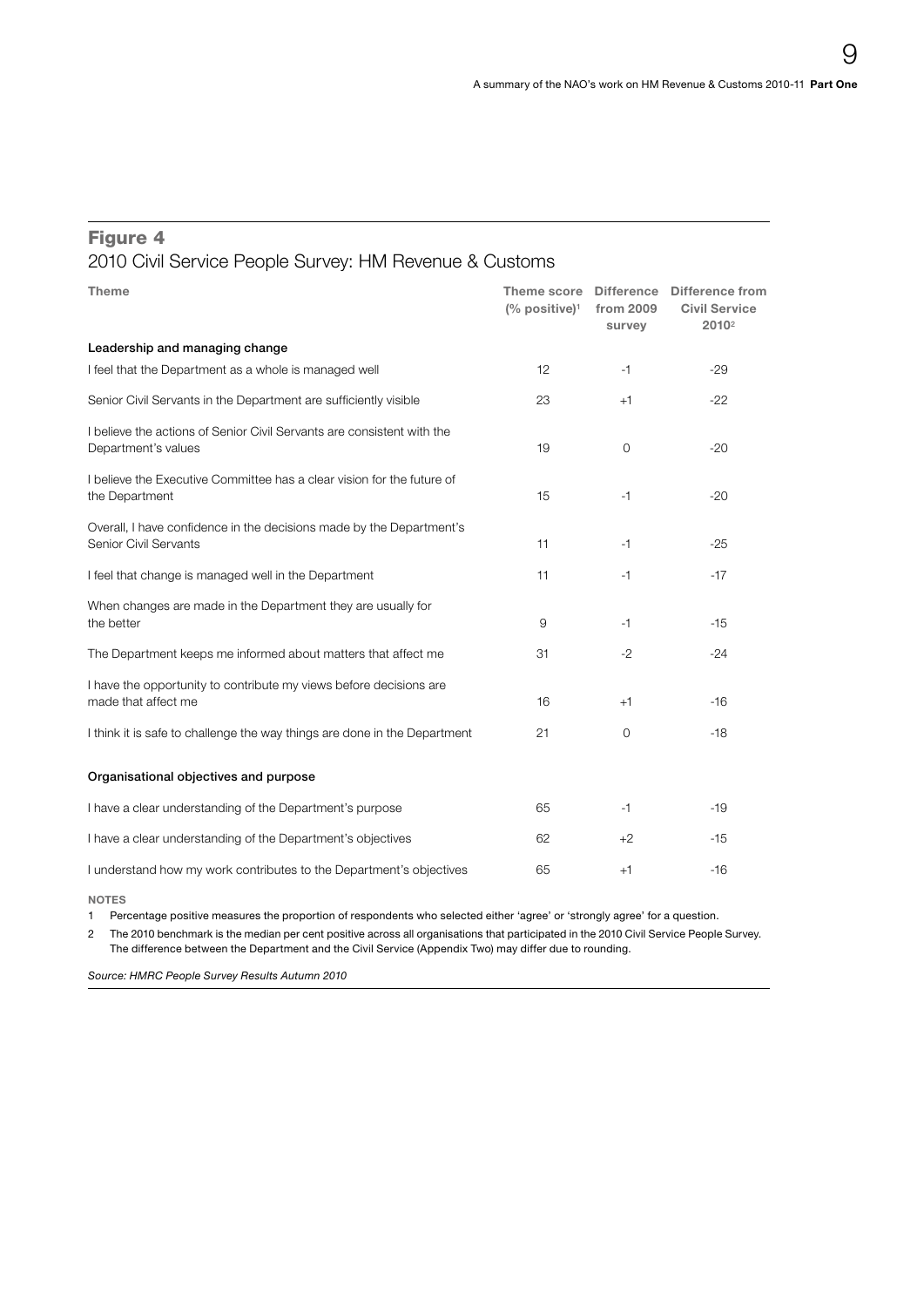# <span id="page-9-0"></span>Part Two

# Financial management

14 The ability of departments to control costs and drive out waste requires professional financial management and reporting. In particular, departments need to be better at linking costs to services and benchmarking performance to determine whether costs are justified and value for money can be improved. Organisations also need to move their risk management arrangements from a process-led approach to one which supports the efficient and effective delivery of services. Organisations have to publish Statements on Internal Control<sup>4</sup> with their Annual Financial Statements which describe their arrangements for risk management, internal control and governance.

### Financial outturn for 2010-11 and comparison with budget

**15** We audit HMRC's two main annual accounts. The Trust Statement records revenue collected and expenditure on Tax Credits. The Resource Account reports the costs incurred by HMRC in collecting those revenues and paying Child Benefit. We also audit the National Insurance Fund and the accounts of the Valuation Office Agency, an executive agency of HMRC.

16 For the year ended 31 March 2011 the Trust Statement records total revenues of £468.9 billion, compared to £435.8 billion in 2009-10. This increase reflected the economic situation, as well as the impact of rate and duty rate changes. In addition, the Trust Statement recorded tax credits expenditure totalling £28.1 billion, compared to £26.8 billion in 2009-10.

**17** HMRC has never spent more than the resources approved by Parliament. The 2010-11 Resource Accounts reported a net outturn of £16.1 billion, which includes £12.5 billion programme expenditure on Child Benefit, Child Trust Fund and Health in Pregnancy Grant. The outturn was £354 million or 2 per cent

below the estimate of £16.5 billion. The majority of this underspend was in respect of Child Benefit where payments were £252 million less than predicted.

18 The Valuation Office Agency seeks to recover its costs in full. Income from fees and charges was £209.7 million in 2010-11, compared to operating costs of £193.3 million, generating a surplus of £16.4 million. $5$ 

### Progress on efficiency

19 Departments are under increasing pressure to reduce costs. The scale of cost reduction required means that they will have to look beyond immediate short term savings and think more radically about how to take cost out of the business and how to sustain this in the longer term. Our **Short Guide** to Structured Cost Reduction,<sup>6</sup> published in June 2010, sets out the high level principles that we expect departments to follow in taking a structured approach to cost reduction. It covers the three stages of cost reduction – tactical efficiency savings, strategic operational realignment, and sustainable cost reduction – and outlines nine principles underlying structured cost reduction, including having a datadriven approach to understanding, comparing and interrogating costs.

20 We have published detailed information and guidance on a number of the principles underpinning effective structured cost reductions, including Managing risks in government,<sup>7</sup> Progress in improving financial management in government,<sup>8</sup> and Taking the measure of government performance.<sup>9</sup>

21 Under the 2007 Comprehensive Spending Review (CSR07), HMRC was required to reduce its annual expenditure by £674 million during the three years from April 2008 to March 2011, a reduction of 14 per cent in real terms. The Budget 2009 increased this savings target to £754 million, but HM Treasury allowed the Department to recycle the additional £80 million savings into frontline services. Outturn

- 4 From 2011-12, departments will produce a Governance Statement rather than a Statement on Internal Control.
- 5 Of this, £11.2 million was a one off accounting gain that arose on the adoption of a revised accounting treatment for pension scheme liabilities. The balance was paid to the Exchequer.
- 6 [A short guide to structured cost reduction http://www.nao.org.uk/publications/1011/structured\\_cost\\_reduction.aspx](http://www.nao.org.uk/publications/1011/structured_cost_reduction.aspx)
- 7 [Managing risks in government, June 2011 http://www.nao.org.uk/publications/1012/managing\\_risks\\_in\\_government.aspx](http://www.nao.org.uk/publications/1012/managing_risks_in_government.aspx)
- 8 [Progress in improving financial management in government http://www.nao.org.uk/publications/1011/financial\\_management\\_in\\_](http://www.nao.org.uk/publications/1011/financial_management_in_govt.aspx) [govt.aspx](http://www.nao.org.uk/publications/1011/financial_management_in_govt.aspx)
- 9 [Taking the measure of government performance http://www.nao.org.uk/publications/1011/government\\_performance.aspx](http://www.nao.org.uk/publications/1011/government_performance.aspx)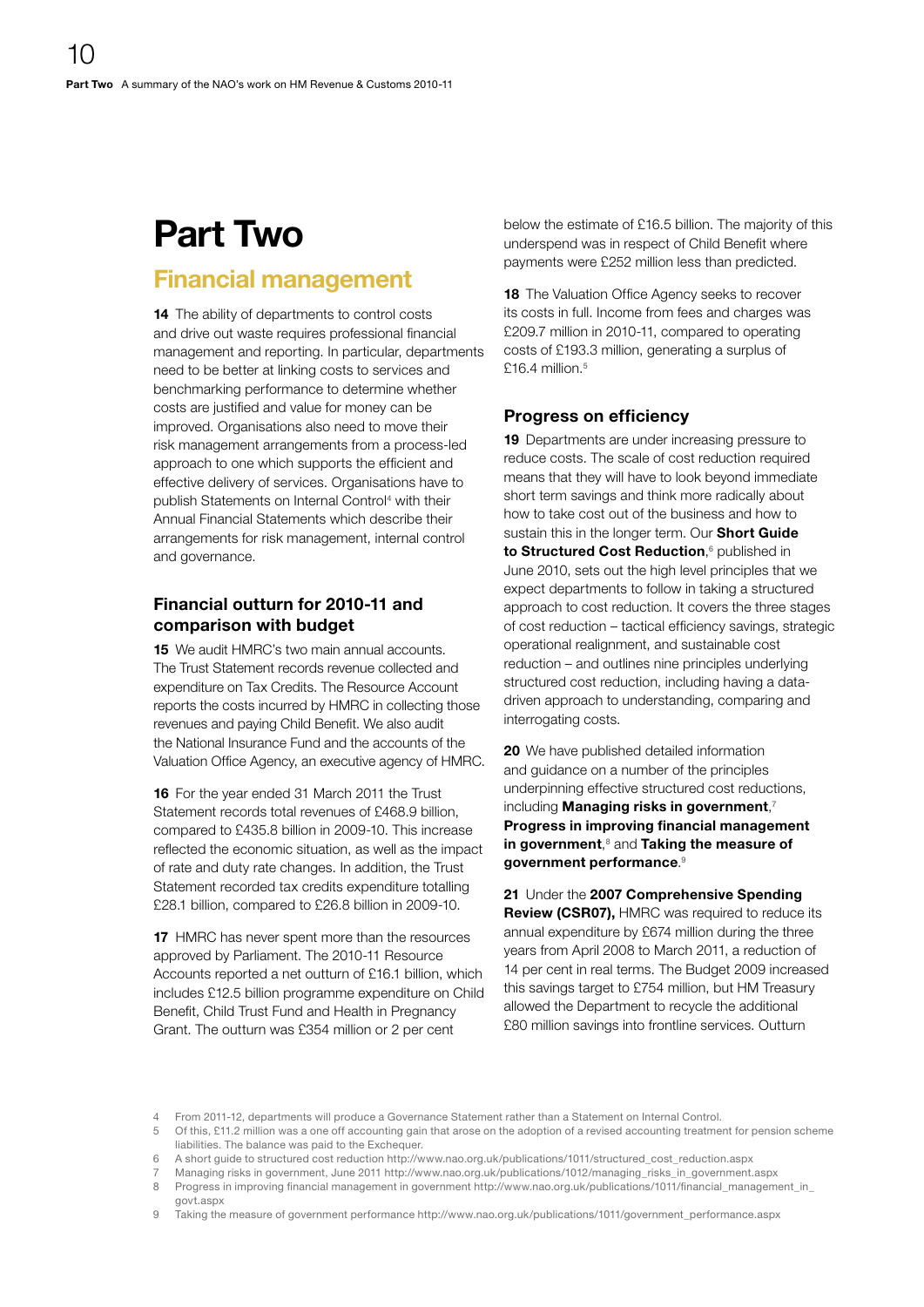figures for 2010-11 indicate HMRC met its target, and it has reported savings totalling £1.4 billion since it was created in 2005.

22 Our July 2010 examination<sup>10</sup> of HMRC's reported savings under CSR07 reviewed whether these fairly represented realised cash savings. We focused on the major savings in staffing, estates, IT and procurement which totalled £288 million a year by September 2009. We concluded that £250 million were sustainable annual savings, although HMRC had excluded one-off investment costs, such as exit payments to staff of £71 million, when reporting these savings.

23 Under the 2010 Spending Review, covering the four year period to March 2015, HMRC is required to reduce its annual running costs by 25 per cent in real terms by 2014-15. This translates into a cash saving of £1.6 billion over the four years. Our report in July 2011 on how HMRC is planning to meet its commitments<sup>11</sup> found that it faces a significant challenge in reducing running costs by £1.6 billion over the four year period to 2014-15, at the same time as reducing welfare payments by £8.3 billion, increasing tax revenues and improving customer service. We concluded that the Department has put in place many of the necessary arrangements for delivering its cost reductions. However, it has yet to develop a sufficiently defined operating model and a full understanding of the dependencies between projects and the critical delivery path. Further, the cost reduction proposals involve much uncertainty. Assumptions that underpin proposed savings of £412 million have not been fully tested, including planned reductions in sickness absence and savings from the roll-out of the PaceSetter programme.

# NAO reports on financial management

24 During the last year we have not reported specifically on Financial Management in HMRC, but our wider examinations have identified a number of relevant issues.

25 Cost information: Our report on Reducing Costs in HM Revenue & Customs<sup>12</sup> found that HMRC has comprehensive governance arrangements to deliver cost reductions, a good understanding of the administrative costs it incurs and has benchmarked accommodation and IT costs against the private sector and other government departments. However, it has only limited understanding of the link between the cost and value of its activities, including the cost of end to end processes and of servicing different customer groups. Our report on **Managing** Civil Tax Investigations<sup>13</sup> also highlighted insufficient information on the cost-effectiveness of different types of enforcement activities.

26 Contingency in cost reduction plans: Our report on Reducing Costs in HM Revenue & **Customs** also found that the Department had not made any allowance for under-delivery or slippage in its current cost reduction plans. HMRC expects business areas to live within their annual budgets while maintaining performance and has also developed governance arrangements to identify early signs of under-delivery. While it can point to its past performance in reducing costs, there remains the risk that measures to compensate for any shortfall could involve short-term non-sustainable cost reductions that could have an adverse impact on customer experience or business performance.

# NAO financial audit findings

27 Our financial audit work involves understanding HMRC's operations; examining its internal controls; agreeing the accounting policies; auditing its transactions, liabilities and assets; and confirming that the accounts present a true and fair view. We also consider the regularity of the transactions of the Department in accordance with Parliament's intentions.

<sup>10</sup> [HMRC: Independent review of reported CSR07 value for money savings http://www.nao.org.uk/publications/1011/vfm\\_savings\\_](http://www.nao.org.uk/publications/1011/vfm_savings_compendium.aspx) [compendium.aspx](http://www.nao.org.uk/publications/1011/vfm_savings_compendium.aspx)

<sup>11</sup> [Reducing costs in HMRC http://www.nao.org.uk/publications/1012/reducing\\_costs\\_in\\_hmrc.aspx](http://www.nao.org.uk/publications/1012/reducing_costs_in_hmrc.aspx)

<sup>12</sup> [Reducing costs in HMRC http://www.nao.org.uk/publications/1012/reducing\\_costs\\_in\\_hmrc.aspx](http://www.nao.org.uk/publications/1012/reducing_costs_in_hmrc.aspx )

<sup>13</sup> [Managing civil tax investigations http://www.nao.org.uk/publications/1011/civil\\_tax\\_investigations.aspx](http://www.nao.org.uk/publications/1011/civil_tax_investigations.aspx)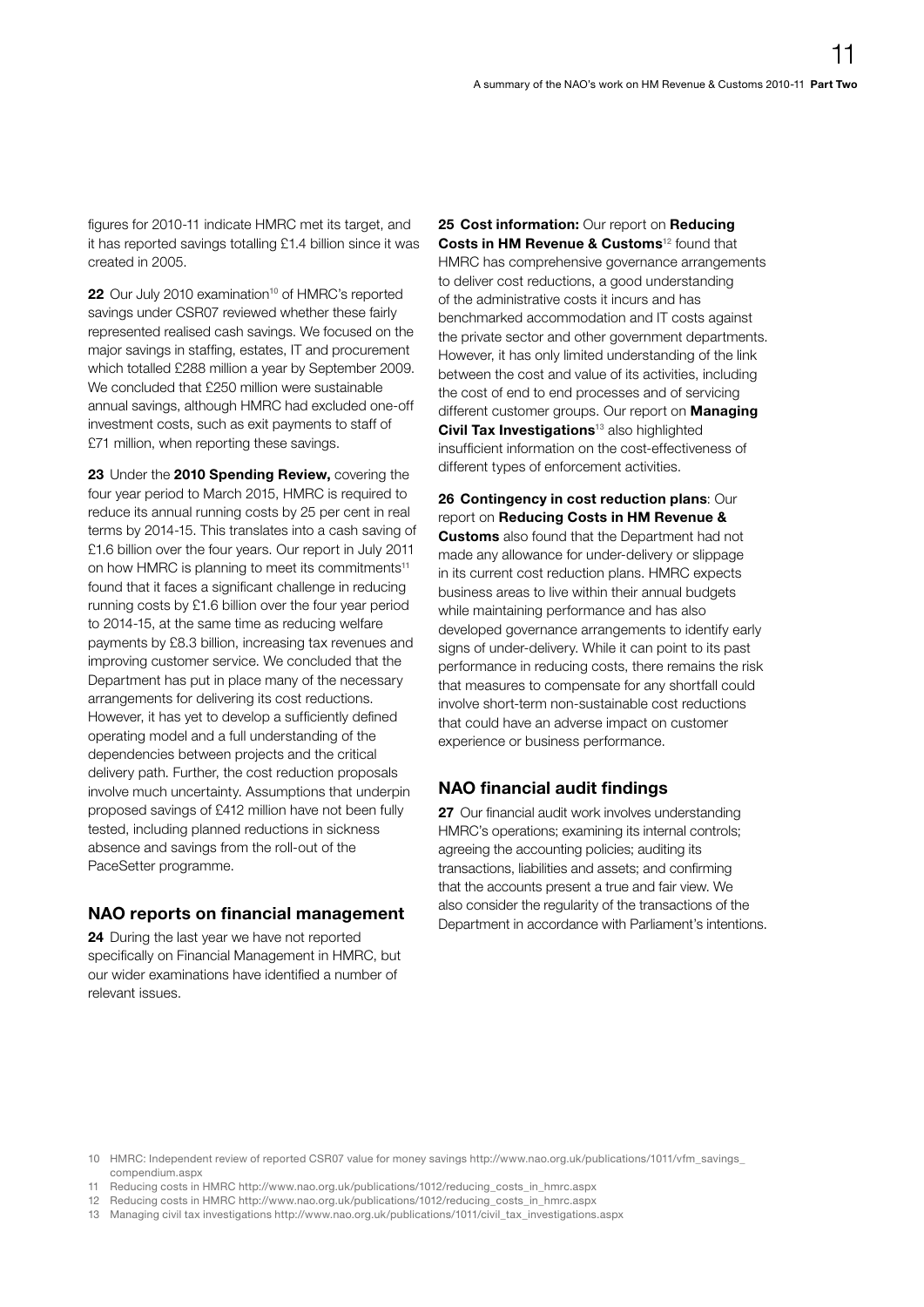28 In each of the last five years, we have given unqualified audit opinions on the revenues collected and the costs of their collection reported in the Department's accounts. However, since the introduction of working tax credits and child tax credits in 2003 we have qualified our opinion on the regularity of this expenditure because of the estimated levels of error and fraud. HMRC's latest estimate is that in 2009-10 error and fraud resulted in overpayments to Tax Credits claimants of between £1.75 billion and £2.14 billion, which is between 6.6 and 8.1 per cent of the expenditure on Tax Credits. This is an improvement on the previous year, when the Department estimated overpayments to have been between £1.95 billion and £2.27 billion (8.3 and 9.6 per cent of Tax Credits spending in 2008-09).

### Issues raised in Statements on Internal Control

29 We work with departments and their sponsored bodies to improve their published Statements on Internal Control. We aim to ensure that the Statements are supported by robust evidence and, where appropriate, provide assurance that controls are reliable and comply with Treasury guidance.

30 During 2010-11, HMRC reported on progress in tackling a range of key challenges and risks, including: the **Change Programme;** the threat of criminal attacks against HMRC systems and responses to specific threats; the work to prevent internal fraud and corruption; progress on the new strategic approach to debt management; initiatives to combat the low **employee engagement;** and developments in regarding the estates strategy and contract management.

31 Material control weaknesses reported in 2010-11 included:

Data Quality and its impact on HMRC's readiness to change. The Department experienced major difficulties in introducing the new National Insurance and PAYE Service (NPS) in July 2009. NPS brings together all information held by HMRC on an individual's employment and pension income into a single record. HMRC encountered a number of challenges in operating the new system. These were largely the result of poor quality of PAYE data transferred from the predecessor system. The NPS specification also resulted in more processing exceptions (or work items) than originally anticipated. HMRC recognises that it must address the issue of PAYE data quality if it is to realise the full benefits of NPS. A recovery programme was instigated to address this, which the Department considered was making good progress in stabilising NPS. A number of measures have also been introduced to clear backlogs that existed before implementation of NPS, and HMRC has plans to clear all these outstanding overpayment cases by the end of 2012.

- The Department acknowledges that Service to customers has not been good and levels of customer satisfaction decreased in 2010-11 (see Part Four). Problems with the introduction of NPS were cited as a major factor.
- Sickness absence levels remain high, with on average 9.65 working days lost per full time employee in 2010-11. An Attendance and Wellbeing Project has been in place since October 2010 and a number of short term and longer term measures have been introduced to improve attendance.
- The high levels of Tax Credit error and fraud have in 2010-11 again resulted in the qualification of the accounts. HMRC aims to reduce this to no more than 5 per cent of the value of final awards by March 2011. The results of its revised strategy to tackle this issue will not be available before July 2012, but the latest figures show an improvement compared to the previous year (see Part Four).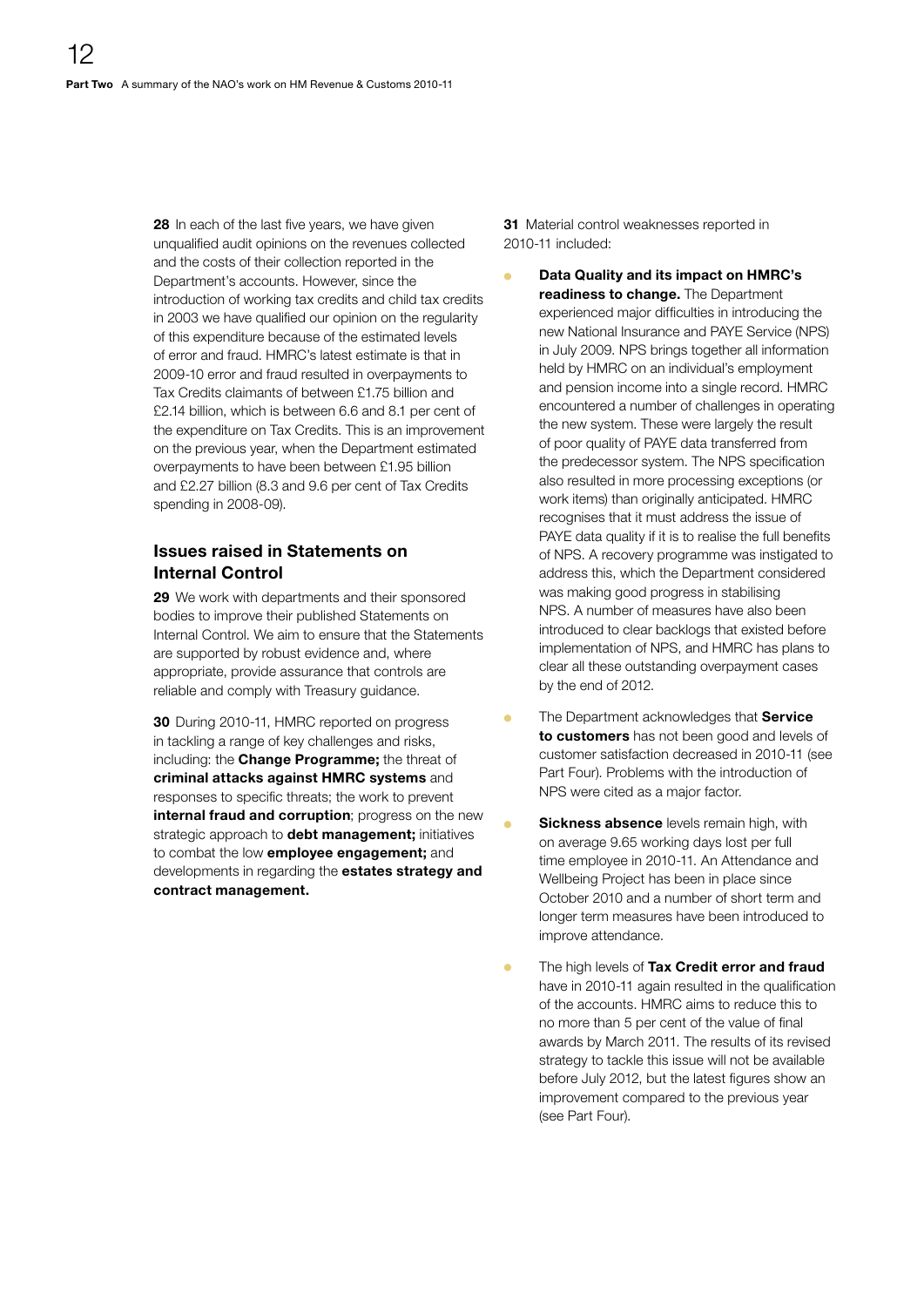# <span id="page-12-0"></span>Part Three

# Use of information

32 Government needs robust, timely information on context, activities, costs, progress against its objectives, and the cost-effectiveness of its activities. It also needs to be able to interpret that information, by reference to trends, expectations, benchmarks and other comparisons, to identify problems and opportunities. Departments need reliable information on which to design and deliver services and monitor quality, be confident about their productivity, and drive continuous improvement.

**33** The Coalition Government have pledged, under the transparency agenda, to make more government information available to the public to help improve accountability and deliver economic benefits. In June 2010 the system of Public Service Agreements ended and instead, departments are to be held accountable to the public based on the data they use to manage themselves.

# Reporting performance: Annual Reports and Business Plans

34 Each government department now reports its performance against the priorities and objectives set out in its Business Plan. The Plan's transparency section includes performance indicators selected by the department to reflect its key priorities and demonstrate the cost and effectiveness of the public services it is responsible for. These indicators fall broadly into two categories:

- **o** input indicators: a subset of the data gathered by the department on the resources used in delivering services; and
- **o** impact indicators: designed to help the public judge whether departmental policies are having the desired effect.

35 The Plan's structural reform section provides a detailed list of actions and milestones designed to show the steps the department is taking to implement the Government's reform agenda.

36 Departmental progress against indicators is published regularly in a Quarterly Data Summary, most recently in July 2011. The Quarterly Data Summary is designed as a standardised tool for reporting selected performance metrics for each government department, in a way that facilitates comparison across departments where this is appropriate. Data published in the summary can be compared to the previous quarter (April 2011) which will also be the baseline for this data set. The information in the summary has not been audited and the Cabinet Office has said that the accuracy of the data for all departments needs to improve.<sup>14</sup> However, the Cabinet Office expects that over time, with improvements in data quality and timeliness, the public will be able to judge the performance of each department in a meaningful and understandable manner. An annual version of this information is expected to be formally laid in Parliament in departments' Annual Reports and Accounts from 2012 onwards.

37 It is too early to comment on departmental performance reported against the new performance indicators. Through its review of departmental business planning, however, the House of Commons Committee of Public Accounts<sup>15</sup> identified some essential elements to help ensure effective accountability and value for money, including the need for:

- monitoring arrangements which align costs and results for all significant areas of departmental activity and spending; and
- <sup>O</sup> clear definitions of expected outcomes and standards, rigorous timelines and appropriate strategies to intervene when expectations are not met.

# Performance reported by HMRC

38 HMRC's Business Plan<sup>16</sup> sets out its vision and priorities for 2011-15, as well as the key commitments involved in delivering its Change Plan. The Business Plan sets out the indicators which HMRC considers are most useful to the public in understanding the costs and outcomes of its revenue collection and benefits administration activity. Input indicators include the unit costs of collecting the main taxes and administering credits and benefits. The latest published figures show a reduction of unit costs for all indicators compared to the previous year.

<sup>14</sup> <http://www.cabinetoffice.gov.uk/resource-library/business-plan-quarterly-data-summary>

<sup>15</sup> *Departmental Business Planning* [\(Thirty-seventh Report of Session 2010-12\), House of Commons Committee of Public Accounts,](http://www.publications.parliament.uk/pa/cm201012/cmselect/cmpubacc/650/650.pdf) 

[May 2011, http://www.publications.parliament.uk/pa/cm201012/cmselect/cmpubacc/650/650.pdf](http://www.publications.parliament.uk/pa/cm201012/cmselect/cmpubacc/650/650.pdf) 16 [Business Plan 2011–15, http://www.transparency.number10.gov.uk/transparency/srp/view-srp/32](http://www.transparency.number10.gov.uk/transparency/srp/view-srp/32)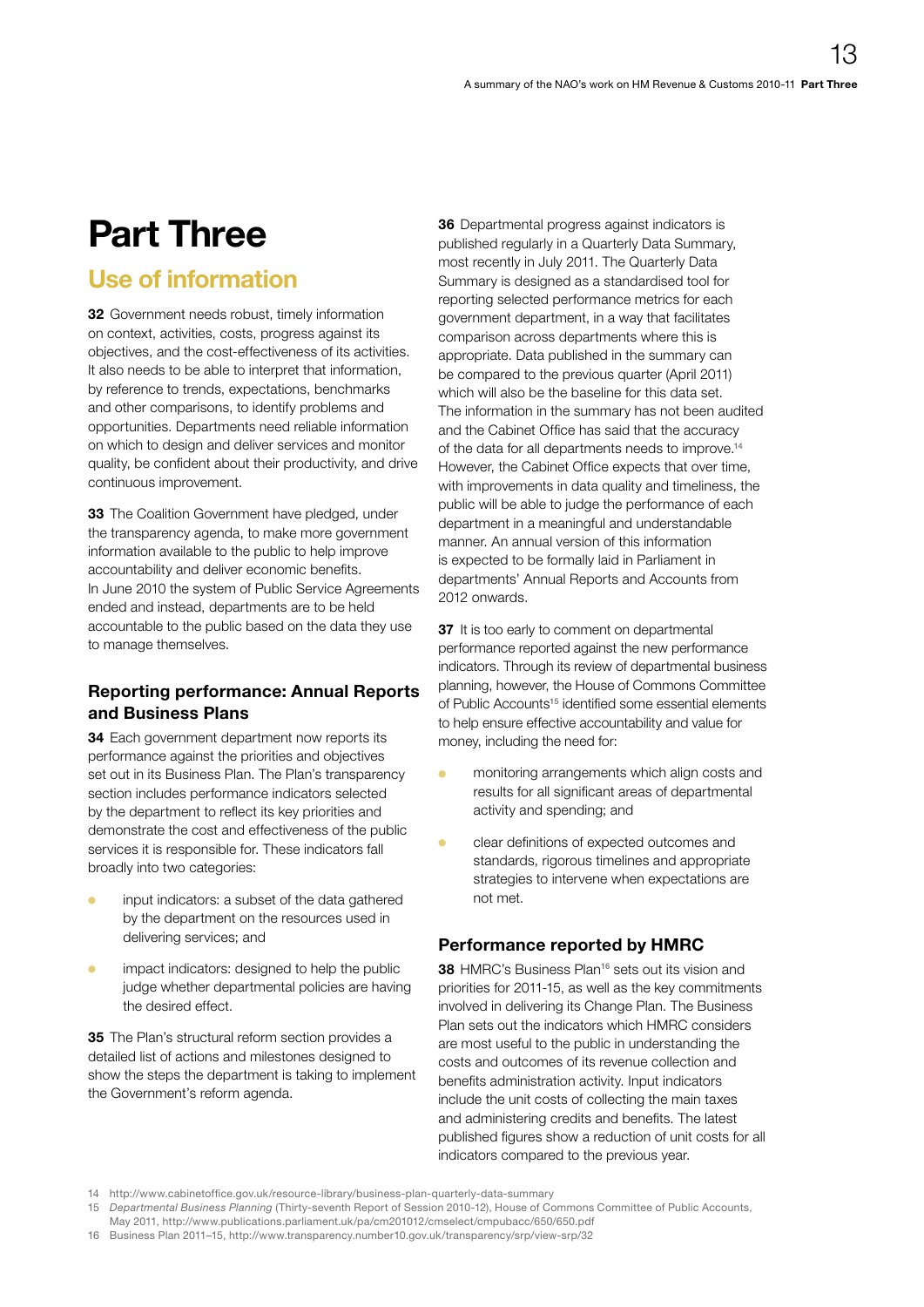39 HMRC has also defined a number of impact indicators, which include performance measures for enforcement and compliance, debt recovery, tackling benefit fraud and customer service. Data for those indicators will only become available later in 2011-12.<sup>17</sup>

40 In the most recently published data on its performance against its Structural Reform Plan Actions, HMRC reported that none of the 21 actions within the Plan were overdue. These actions mainly relate to planned changes in tax administration and policy, including steps to improve enforcement and compliance and service.

### Testing the reliability of performance data across government

41 Some of the data systems used to report against the new performance indicators will be the same as those already being used by the Department to report against Public Service Agreements. In July 2010, we published our Sixth Validation Compendium Report<sup>18</sup> on our work to test the systems used to report against Public Service Agreements. Our report found that the quality of data systems had improved but a third of the systems examined needed strengthening to improve controls or transparency and 10 per cent of systems were not fit for purpose.

42 Over the next three years we will complete work to validate the data systems underpinning departmental business plans and other key management information.

### Use of information by HMRC

43 A number of our reports have highlighted issues with the management information HMRC collects and how it uses it.

44 Information on productivity and efficiency: Our reports have shown that HMRC needs more comprehensive cost information if it is to assess whether it is getting value for money from its activities. Our report on Reducing Costs in HM Revenue & Customs<sup>19</sup> found that while HMRC has good information on the different costs it incurs, it has limited information on the cost of its end-to-end processes, the cost of servicing different customer groups, and on the links between costs and value. This has restricted its ability to assess long term efficiency gains. Similar issues were also identified by our report on The efficiency of National Insurance administration<sup>20</sup> where we found that the Contributions Office did not have the performance information to allow year-on-year comparisons of productivity, in part due to the changing nature of its work. Where activities were comparable over the period since 2006-07, we found that the Contributions Office had successfully increased productivity by between 22 per cent and 45 per cent up to March 2010.

45 Information to assess outcomes: A number of our studies have highlighted concerns regarding the quality of management information HMRC collects to measure the outcome of some of its interventions. Our report Managing civil tax investigations<sup>21</sup> found that HMRC is making important changes to gain a better understanding of its performance. However, the Department needs to better understand the relative returns and costs of different enforcement activities. This information will help the Department make more informed decisions on deploying resources and demonstrate its achievement of value for money. Good quality management information on the outcome of interventions is also crucial for the success of the Department's strategy to reduce error and fraud in Tax Credits. This will determine its ability to target those cases that are most likely to yield the highest levels of error and fraud. In our 2009-10 report on **HMRC's accounts**,<sup>22</sup> we recommended that the Department improve the accuracy and reliability of its measurement of intervention yields. During 2010-11, we have continued to find inconsistency in measurement and some instances where the results of interventions were inaccurately recorded.<sup>23</sup>

<sup>17</sup> [HMRC Business Plan Quarterly Data Summary, July 2011 http://www.hmrc.gov.uk/about/hmrc\\_qds\\_july11.xls](http://www.hmrc.gov.uk/about/hmrc_qds_july11.xls)

<sup>18</sup> [Taking the measure of government performance http://www.nao.org.uk/publications/1011/government\\_performance.aspx](http://www.nao.org.uk/publications/1011/government_performance.aspx)

<sup>19</sup> [Reducing costs in HMRC http://www.nao.org.uk/publications/1012/reducing\\_costs\\_in\\_hmrc.aspx](http://www.nao.org.uk/publications/1012/reducing_costs_in_hmrc.aspx)

<sup>20</sup> [The efficiency of National Insurance administration http://www.nao.org.uk/publications/1011/ni\\_administration.aspx](http://www.nao.org.uk/publications/1011/ni_administration.aspx)

<sup>21</sup> [Managing civil tax investigations http://www.nao.org.uk/publications/1011/civil\\_tax\\_investigations.aspx](http://www.nao.org.uk/publications/1011/civil_tax_investigations.aspx)

<sup>22</sup> [HMRC 2009-10 Accounts http://www.nao.org.uk/publications/1011/hmrc\\_accounts\\_2009-10.aspx](http://www.nao.org.uk/publications/1011/hmrc_accounts_2009-10.aspx)

<sup>23</sup> [HMRC Annual Report and Accounts 2010-11 http://www.nao.org.uk/publications/1012/hmrc\\_accounts\\_2010-11.aspx](http://www.nao.org.uk/publications/1012/hmrc_accounts_2010-11.aspx)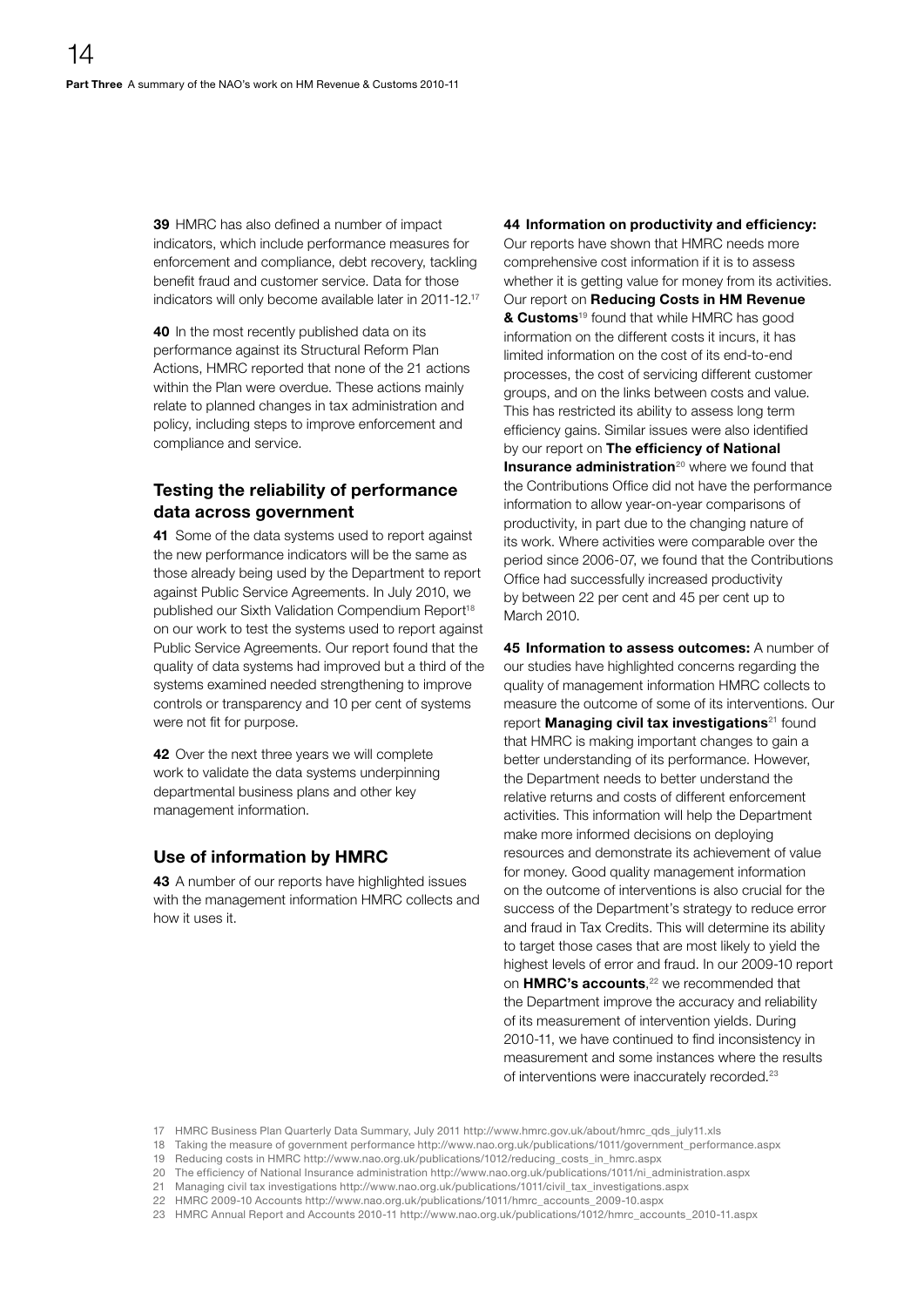#### 46 Using information to ensure customer

compliance: Our reports have also shown that the Department needs to make better use of information on its customers if it is to achieve its business objectives, in particular to ensure customer compliance and correct tax outcomes. Our report **Engaging with tax agents** $24$  found that the Department does not currently analyse data on the compliance track record of individual tax agents. With better use of data, the Department could make more targeted interventions based on risk and either achieve greater tax revenues with the same resources, or potentially the same revenues at lower cost. We recommended that the Department establish a system for regularly collecting and monitoring compliance data and use this information to target its interventions according to the track record of each agent.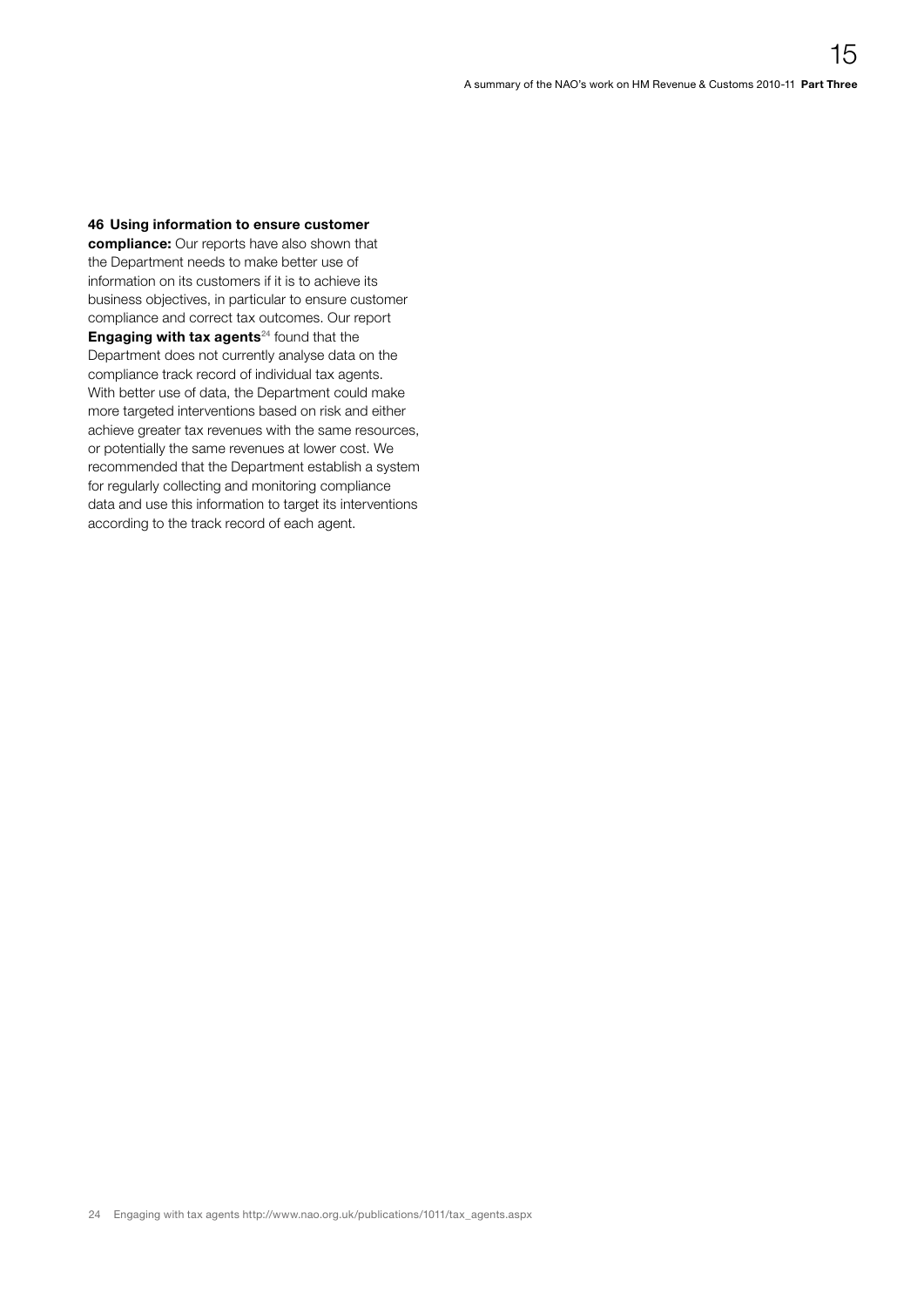# <span id="page-15-0"></span>Part Four

# Service delivery

47 Public services are different in the ways they are delivered but their quality and cost-effectiveness depends on a number of common minimum requirements. For example, service delivery requires a well thought-out delivery model, sound programme and project management, strong commercial skills, mature process management and a real understanding of customer needs. Many of our reports to Parliament cover these issues.

48 Over the last year HMRC has continued to implement initiatives that aim to create a more efficient, flexible and effective tax administration that focuses on customer needs. Improving service delivery is an integral part of this suite of initiatives. Our reports during this period examined the service delivery aspects of some of these initiatives. While we found worthwhile achievements and commitment to improve, further improvements could be made in both service quality and the effective administration of tax and benefits.

#### Service quality

49 The impact on service quality of the new National Insurance and PAYE Service: In 2009, HMRC introduced its National Insurance and PAYE Service (NPS) which aims to help ensure the correct amount of tax is collected from PAYE taxpayers in-year and help them to manage their tax affairs more easily. We reported on the difficulties of the initial introduction in our report on HMRC's 2009-10 Accounts.25 In October and November 2010, the Committee of Public Accounts examined the implementation of NPS and concluded that the Department had failed in its duty to process PAYE accurately and on time, deliver an acceptable standard of service to PAYE taxpayers, and to understand the risks of poor quality data.<sup>26</sup>

50 Against this background, in our Report on HMRC's  $2010-11$  Accounts<sup>27</sup> we found that the Department had made significant progress in stabilising the administration of PAYE during 2010-11. It has reviewed over 11 million taxpayer records, almost 25 per cent of the NPS database, and, as necessary, repaired the records. The Department plans to complete the stabilisation of PAYE by 2013 and has allocated an additional £34 million in 2011-12 to begin its clearance of all processing arrears. HMRC accepts that its service for many individuals has not been good in 2010-11, mainly as a result of the problems with NPS. It has made commitments to at least recover customer satisfaction to 2009-10 levels by 2014-15 and to improve some other aspects of customer experience, such as responding to telephone calls and reducing the backlog of customer correspondence.

51 Service to tax agents: In our report Engaging with tax agents,<sup>28</sup> we note that HMRC has taken action to improve the experience of agents and the services they use. It recognises the importance of this customer group in collecting the correct amount of tax from represented taxpayers. Initiatives such as the agent priority helpline and greater encouragement to file online have improved the experience of agents. However, there is scope to improve tax compliance through tax agents, as represented taxpayers still have a substantial proportion of under-declared tax liabilities, and to reduce costs of dealing with agents, especially around reducing the volume of post from tax agents.

52 Understanding the effects of changes on customer service: In July 2011 we reported on HMRC's PaceSetter programme, <sup>29</sup> which is aimed at introducing process improvement inspired by 'Lean' principles. Understanding what customers value is an important feature of process improvement techniques. In applying PaceSetter the Department has used the experience of frontline staff to reflect customers' perspective and has required teams to use customer-related performance measures such as quality and lead time. It has started to make greater use of work to analyse 'customer journeys' to target

<sup>25</sup> HMRC 2009-10 accounts. Report by the Comptroller and Auditor General, Part 2. [http://www.nao.org.uk/publications/1011/hmrc\\_](http://www.nao.org.uk/publications/1011/hmrc_accounts_2009-10.aspx) [accounts\\_2009-10.aspx](http://www.nao.org.uk/publications/1011/hmrc_accounts_2009-10.aspx)

<sup>26</sup> [HMRC's 2009-10 Accounts, Committee of Public Accounts, 18th Report of session 2009-10, HC 502. http://www.publications.](http://www.publications.parliament.uk/pa/cm201011/cmselect/cmpubacc/502/502.pdf) [parliament.uk/pa/cm201011/cmselect/cmpubacc/502/502.pdf](http://www.publications.parliament.uk/pa/cm201011/cmselect/cmpubacc/502/502.pdf)

<sup>27</sup> HMRC's Annual Report and Accounts 2010-11. Report by the Comptroller and Auditor General, Part 3. [http://www.nao.org.uk/](http://www.nao.org.uk/publications/1012/hmrc_accounts_2010-11.aspx) [publications/1012/hmrc\\_accounts\\_2010-11.aspx](http://www.nao.org.uk/publications/1012/hmrc_accounts_2010-11.aspx)

<sup>28</sup> [Engaging with tax agents http://www.nao.org.uk/publications/1011/tax\\_agents.aspx](http://www.nao.org.uk/publications/1011/tax_agents.aspx)

<sup>29</sup> [Pacesetter: HMRC's programme to improve business operations. http://www.nao.org.uk/publications/1012/pacesetter.aspx](http://www.nao.org.uk/publications/1012/pacesetter.aspx)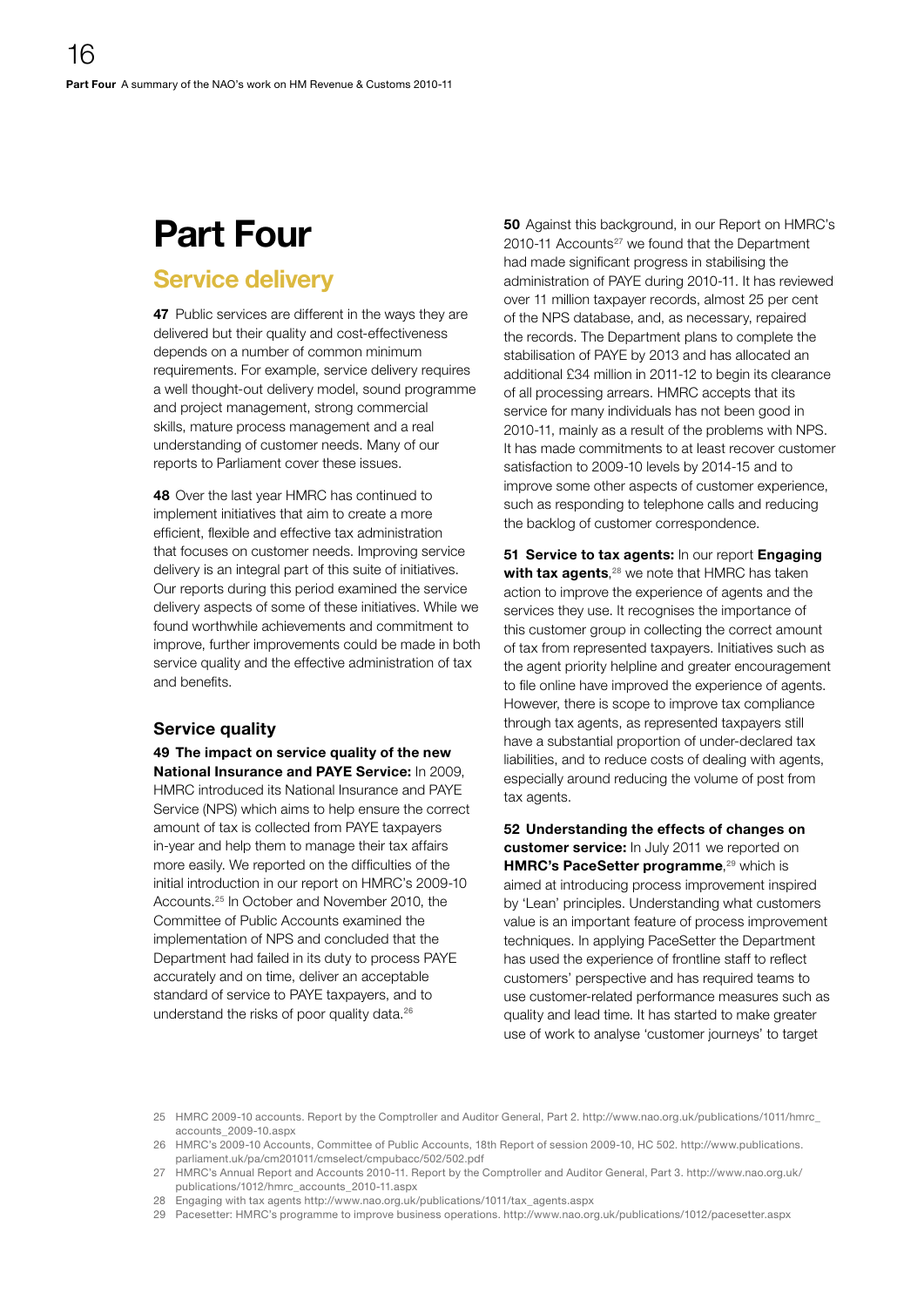improvements but it has not yet developed sufficiently structured and routine ways to incorporate customer insight into its PaceSetter approach. We also found that there was limited evidence to provide assurance that Pacesetter-related staff reductions were achieved whilst maintaining or improving customer service and quality. There had been some improvements, but deteriorations in other areas. Our July 2011 report on Reducing Costs in HM Revenue & Customs<sup>30</sup> also concluded that while the Department had established a clear vision for 2015 it had not yet sufficiently defined the business performance and customer service it intends to achieve.

### Effective tax and benefits administration

53 Ensuring tax compliance: HMRC aims to close the gap between the amount of tax that should be collected and that which is actually collected. The Department's most recent estimate of the tax gap, for 2009-10, was £35 billion, around 8 per cent of estimated total tax liability.31 Our 2010 report on how HMRC manages civil tax investigations<sup>32</sup> found that returns on investigations had increased between 2007-08 and 2009-10 from £9:£1 to £15:£1, reflecting a reduction in resources deployed and increasing levels of revenue generated. HMRC had also introduced a number of other activities to prevent future tax losses and increase compliance. We concluded that HMRC was making important changes to understand its performance and strengthen resource management. However, we also found that it could achieve greater value by using a more risk based approach to investigations, concluding cases more quickly and strengthening the deterrent effect. Our report on Reducing Costs in HM Revenue & Customs<sup>33</sup> also found that HMRC has not set targets for improving the overall level of customer compliance, for example by increasing the proportion of taxpayers in the more compliant, cheaper to serve segments. Analysis of intended business performance and levels of customer compliance would provide a framework for assessing the overall cost base needed, and for evaluating the changes that are needed.

54 Resolving tax disputes: In 2007, HMRC published its Litigation and Settlement Strategy, setting out its framework for concluding tax disputes across all taxes, duties and tax credits streams. At 31 March 2011, the Department was investigating over 2,700 issues with the largest companies, with estimated tax under consideration of £25.5 billion. In our report on HMRC's 2010-11 Accounts<sup>34</sup> we concluded that the strategy provides a sound framework for resolving disputes. A substantial majority of the settlements that we examined complied with the Strategy and the Department's processes for involving relevant technical experts and for approving settlements. We found two significant exceptions to this.

55 Reducing error and fraud: In April 2009, HMRC launched a revised strategy to reduce the levels of error and fraud in Tax Credits. The strategy was based on getting a better understanding of Tax Credit claimants and their behaviours to support a more tailored approach. There is evidence that this new approach is working. In the first year of the strategy, 2009-10, HMRC estimates that error and fraud fell from between 8.3 and 9.6 per cent to between 6.6 and 8.1 per cent. The Department's target is to reduce this to no more than 5 per cent of the value of finalised entitlements by the end of March 2011, as measured in 2012. In October 2010, HMRC launched a joint fraud and error strategy with the Department for Work and Pensions. In the context of that strategy, HMRC has a further target to prevent £8 billion of Tax Credits error and fraud over the four year period to March 2015.

- 30 [Reducing costs in HMRC http://www.nao.org.uk/publications/1012/reducing\\_costs\\_in\\_hmrc.aspx](http://www.nao.org.uk/publications/1012/reducing_costs_in_hmrc.aspx)
- 31 [HMRC: Measuring Tax Gaps \(21 September 2011\) http://www.hmrc.gov.uk/stats/mtg-2011.pdf](http://www.hmrc.gov.uk/stats/mtg-2011.pdf)
- 32 [Managing civil tax investigations http://www.nao.org.uk/publications/1011/civil\\_tax\\_investigations.aspx](http://www.nao.org.uk/publications/1011/civil_tax_investigations.aspx)
- 33 [Reducing costs in HMRC http://www.nao.org.uk/publications/1012/reducing\\_costs\\_in\\_hmrc.aspx](http://www.nao.org.uk/publications/1012/reducing_costs_in_hmrc.aspx)
- 34 [HMRC Annual Report and Accounts 2010-11 http://www.nao.org.uk/publications/1012/hmrc\\_accounts\\_2010-11.aspx](http://www.nao.org.uk/publications/1012/hmrc_accounts_2010-11.aspx)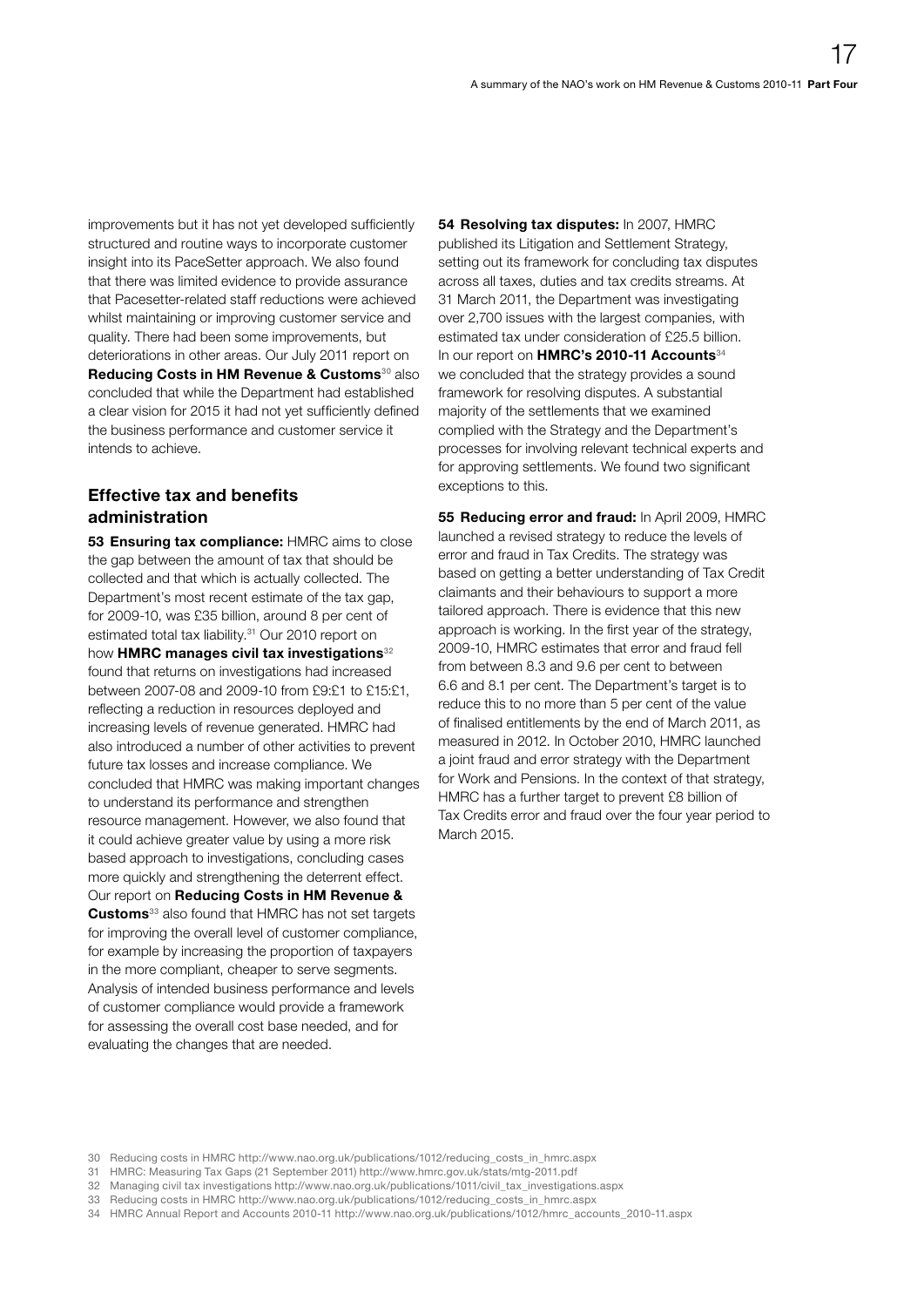56 Creating efficient delivery systems: HMRC has pioneered the use of process improvement techniques in central government. Its PaceSetter programme reviews processes from the customer perspective in order to reduce waste, duplication and inconsistency, and tries to resolve the root causes of operational problems. In our report on the programme<sup>35</sup> we concluded that Pacesetter was travelling in the right direction and had delivered value by increasing productivity, but we considered that the pace and scale of change should be more sophisticated and ambitious. We also found that the Department's approach has lacked sufficient focus on end-to-end processes and using these to systematically prioritise where to apply PaceSetter resources. It has, though, begun to map its top 10-12 processes in detail which it expects to bring a greater focus to this aspect.

57 Our 2010 report on the efficiency of National Insurance administration<sup>36</sup> also found that Pacesetter techniques and greater automation introduced since 2006-07 had reduced staff by 31 per cent whilst increasing productivity by between 22 and 45 per cent.

35 [Pacesetter: HMRC's programme to improve business operations. http://www.nao.org.uk/publications/1012/pacesetter.aspx](http://www.nao.org.uk/publications/1012/pacesetter.aspx)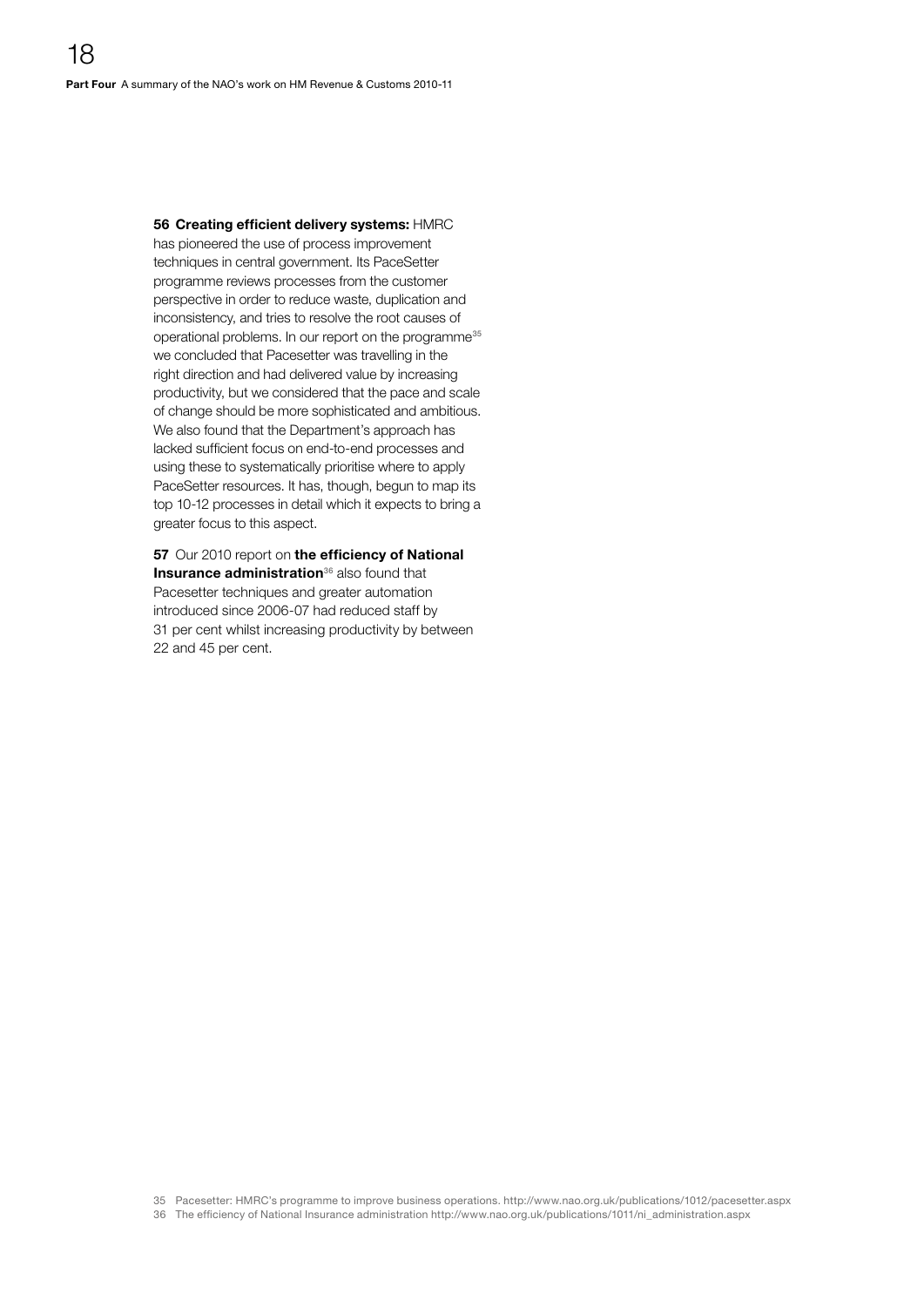# <span id="page-18-0"></span>Appendix One

# HMRC's sponsored bodies at 1 April 2011

HMRC has one Executive Agency, the Valuation Office Agency. The Agency provides the Government with valuations of land and buildings, together with property advice, to support taxation and benefits. The work of the Agency encompasses:

- <sup>O</sup> compiling and maintaining lists of rateable values of the 1.7 million non-domestic properties in England, and the 100,000 in Wales, to support the collection of around £25 billion a year in business rates;
- **Compiling and maintaining the lists of council tax** bandings of some 23 million domestic properties in England and 1.3 million in Wales, to support the collection of around £26 billion a year in council tax;
- **o** determining local housing allowances across some 150 Broad Rental Market areas for housing benefit purposes and registering some 60,000 Rent Act 1977 fair rents in England;
- **o** delivering a range of statutory and non-statutory valuation and surveying services to central and local government departments and the wider public sector; and
- **•** providing valuation advice to HMRC in connection with capital gains, inheritance tax and other tax compliance work.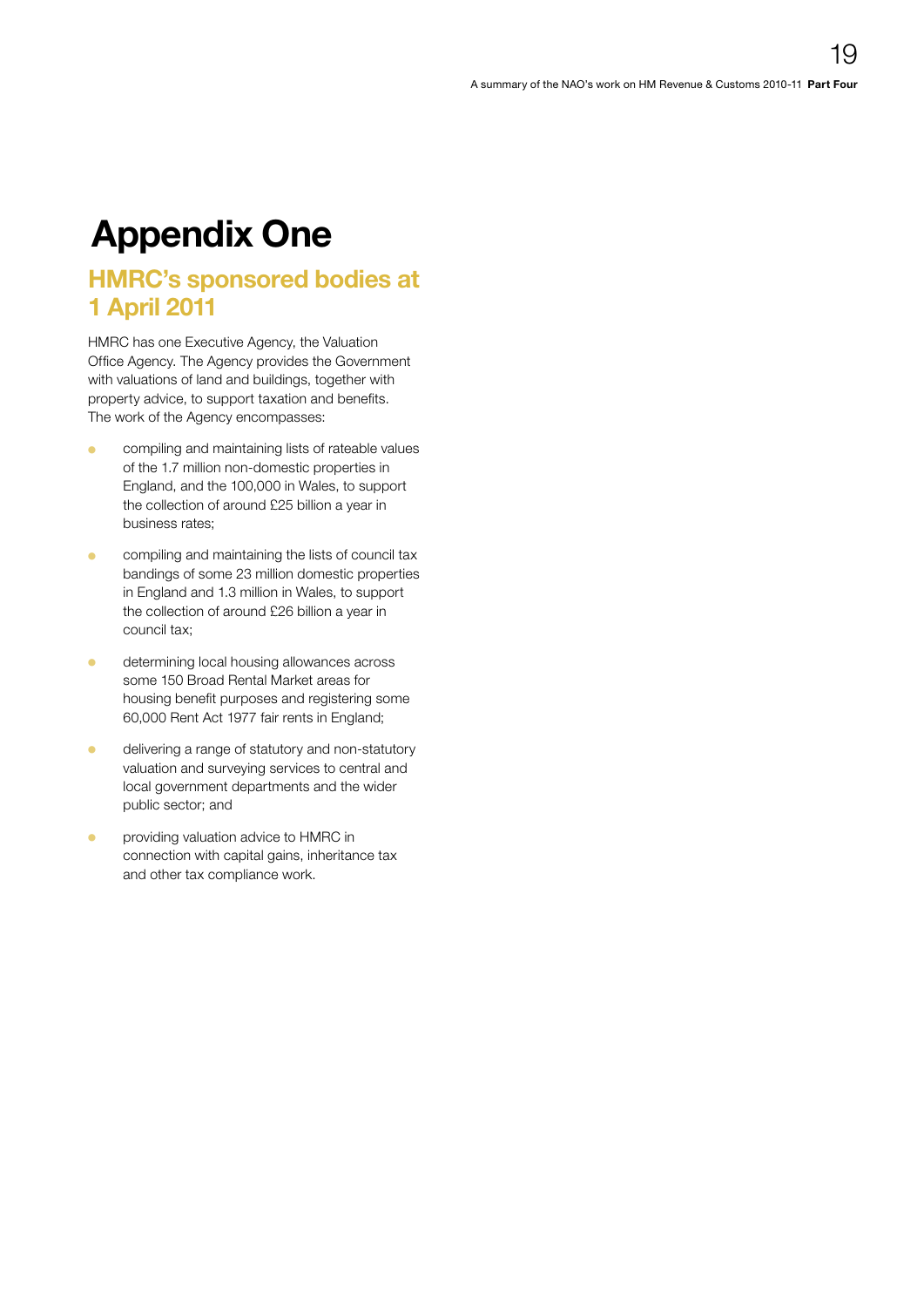# <span id="page-19-0"></span>Appendix Two

# Results of the Civil Service People Survey 2010

|                                                                                            | ශී    |
|--------------------------------------------------------------------------------------------|-------|
| Question scores (% strongly agree or agree)                                                | Civil |
| Leadership and managing change                                                             |       |
| I feel that the department as a whole is managed well                                      | 41    |
| Senior Civil Servants in the Department are sufficiently visible                           | 45    |
| I believe the actions of Senior Civil Servants are consistent with the Department's values | 39    |
| I believe that the Departmental Board has a clear vision for the future of the Department  | 35    |
| Overall, I have confidence in the decisions made by the Department's Senior Civil Servants | 36    |
| I feel that change is managed well in the Department                                       | 27    |
| When changes are made in the Department they are usually for the better                    | 23    |
| The Department keeps me informed about matters that affect me                              | 54    |
| I have the opportunity to contribute my views before decisions are made that affect me     | 32    |
| I think it is safe to challenge the way things are done in the Department                  | 39    |
| Organisational objectives and purpose                                                      |       |
| I have a clear understanding of the Department's purpose                                   | 84    |
| I have a clear understanding of the Department's objectives                                | 78    |
| I understand how my work contributes to the Department's objectives                        | 80    |
|                                                                                            |       |

 $\equiv$ 

*Source: Civil Service People Survey 2010, www.civilservice.gov.uk/about/improving/employee-engagement-in-the-civil-service*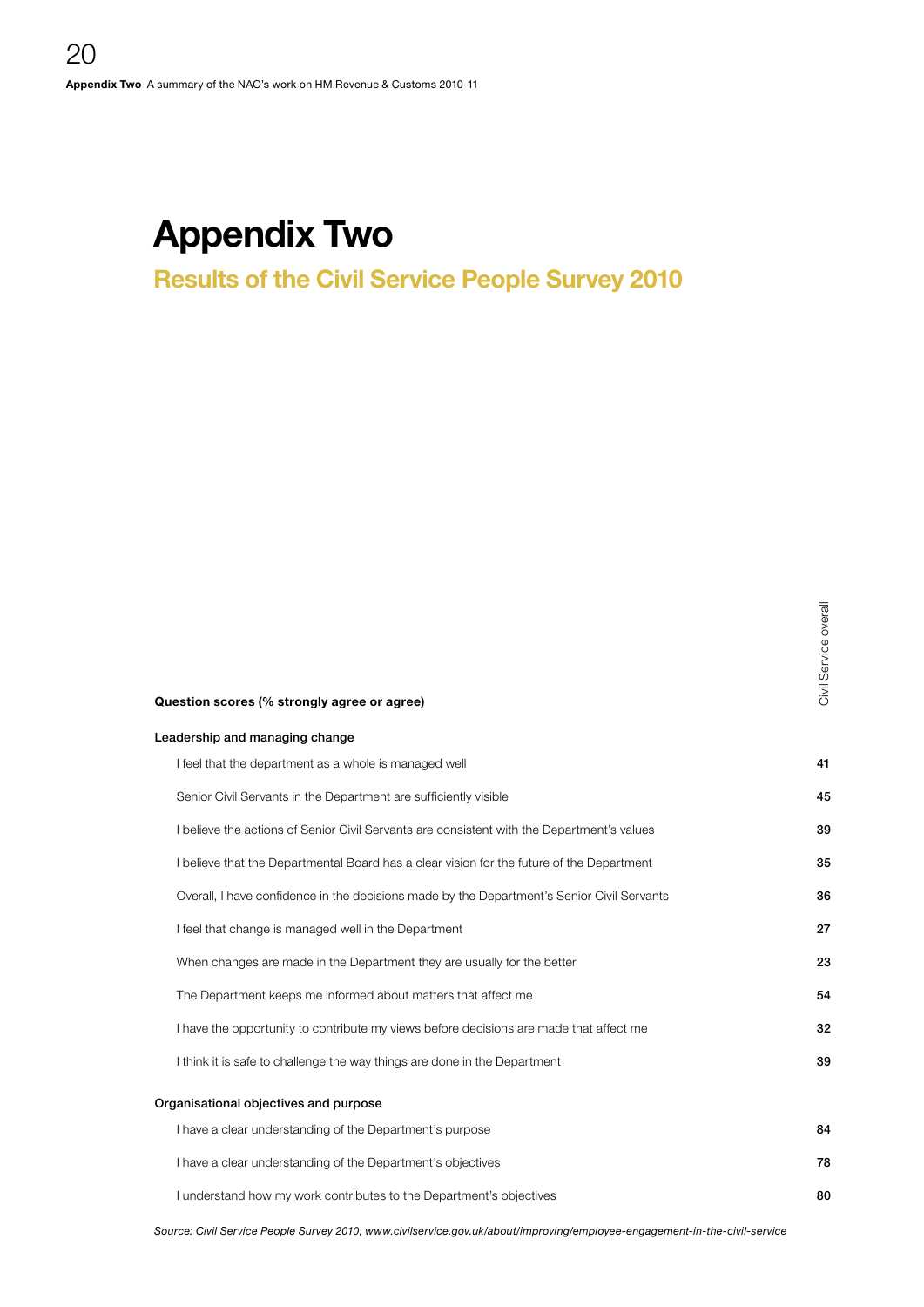| Department for Business, Innovation and Skills (excluding agencies) | Cabinet Office (excluding agencies) | Department for Communities and Local Government (excluding agencies) | Department for Culture, Media and Sport (excluding agencies) | Ministry of Defence (excluding agencies)<br>Department for Education | Department of Energy and Climate Change | Department for Ervironment, Food and Rural Affairs (excluding agencies) | Foreign and Commonwealth Office (excluding agencies) | Department of Health (excluding agencies) | HM Revenue & Customs | HM Treasury (excluding agencies) | Home Office (excluding agencies) | Department for International Development | Ministry of Justice (excluding agencies) | Department for Transport (excluding agencies) | Department for Work and Pensions (including Jobcentre Plus and<br>$\widehat{\Phi}$<br>ability and Carers Servic<br>sion, Di<br>neg<br>P |
|---------------------------------------------------------------------|-------------------------------------|----------------------------------------------------------------------|--------------------------------------------------------------|----------------------------------------------------------------------|-----------------------------------------|-------------------------------------------------------------------------|------------------------------------------------------|-------------------------------------------|----------------------|----------------------------------|----------------------------------|------------------------------------------|------------------------------------------|-----------------------------------------------|-----------------------------------------------------------------------------------------------------------------------------------------|
| $38\,$                                                              | 33                                  | 27                                                                   | 38                                                           | $23\,$<br>55                                                         | 47                                      | 38                                                                      | 58                                                   | 39                                        | 12                   | 56                               | 43                               | 60                                       | $38\,$                                   | 42                                            | 25                                                                                                                                      |
| 50                                                                  | 48                                  | $42\,$                                                               | 62<br>27                                                     | 60                                                                   | 68                                      | 49                                                                      | 64                                                   | 51                                        | $23\,$               | 68                               | 50                               | 65                                       | $46\,$                                   | 53                                            | $25\,$                                                                                                                                  |
| 40                                                                  | 38                                  | 28                                                                   | 43                                                           | $28\,$<br>49                                                         | 52                                      | $37\,$                                                                  | 60                                                   | 42                                        | 19                   | 52                               | 43                               | 56                                       | 40                                       | 39                                            | $23\,$                                                                                                                                  |
| 29                                                                  | 24                                  | 19                                                                   | 25<br>21                                                     | 40                                                                   | $35\,$                                  | 31                                                                      | 49                                                   | 28                                        | 15                   | 35                               | 30                               | 51                                       | 32                                       | 29                                            | $20\,$                                                                                                                                  |
| $33\,$                                                              | 33                                  | 23                                                                   | 33                                                           | 20<br>46                                                             | 49                                      | 32                                                                      | 52                                                   | 37                                        | 11                   | 51                               | 39                               | 50                                       | 34                                       | 32                                            | 17                                                                                                                                      |
| 31                                                                  | 20                                  | 21                                                                   | 29                                                           | $16$<br>41                                                           | 31                                      | 29                                                                      | 45                                                   | 21                                        | 11                   | 35                               | 26                               | 41                                       | 27                                       | 25                                            | 22                                                                                                                                      |
| 18                                                                  | 15                                  | 13                                                                   | 12                                                           | 12<br>23                                                             | $25\,$                                  | 20                                                                      | 37                                                   | 14                                        | 9                    | 32                               | 21                               | $30\,$                                   | 24                                       | 15                                            | 15                                                                                                                                      |
| 58                                                                  | 52                                  | 51                                                                   | 68                                                           | 45<br>64                                                             | 69                                      | 62                                                                      | 64                                                   | 52                                        | 31                   | 64                               | 57                               | 66                                       | 53                                       | 57                                            | - 41                                                                                                                                    |
| 28                                                                  | 32                                  | 29                                                                   | 48                                                           | 22<br>34                                                             | 34                                      | 34                                                                      | 43                                                   | 29                                        | 16                   | 54                               | 34                               | 44                                       | 31                                       | 36                                            | 19                                                                                                                                      |
| 34                                                                  | 38                                  | 32                                                                   | 35<br>44                                                     | 41                                                                   | 45                                      |                                                                         | 40 47                                                |                                           | 33 21                | 57                               | 40                               | 42                                       | 37                                       | 40                                            | 28                                                                                                                                      |
|                                                                     |                                     |                                                                      |                                                              |                                                                      |                                         |                                                                         |                                                      |                                           |                      |                                  |                                  |                                          |                                          |                                               |                                                                                                                                         |
| 75                                                                  | 70                                  | 63                                                                   | 83<br>71                                                     | 79                                                                   | 89                                      | 77                                                                      | 82                                                   | 74                                        | 65                   | 85                               | 82                               | 94                                       | 76                                       | 68                                            | 76                                                                                                                                      |
| 68                                                                  | 58                                  | 59                                                                   | 67<br>77                                                     | 69                                                                   | 83                                      |                                                                         | 71 79                                                | 69                                        | 62                   | 79                               | 77                               | 91                                       | 70                                       | 61                                            | 73                                                                                                                                      |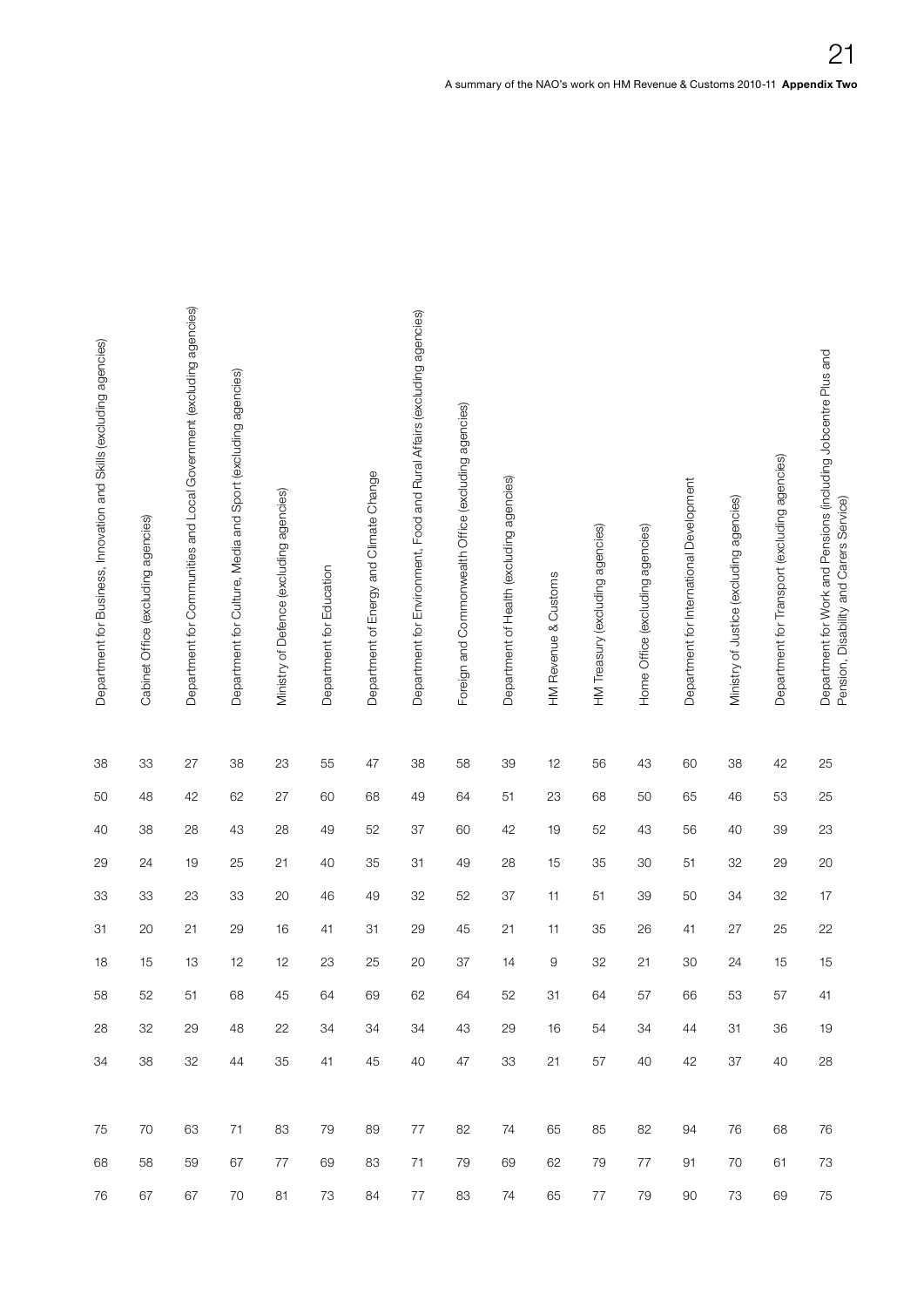# <span id="page-21-0"></span>Appendix Three

# Reports by the NAO on HMRC since 2008

| <b>Publication date</b> | <b>Report title</b>                                                   | <b>HC</b> number | Parliamentary<br>session |
|-------------------------|-----------------------------------------------------------------------|------------------|--------------------------|
| 20 July 2011            | Reducing costs in HM Revenue & Customs                                | <b>HC 1278</b>   | 2010-12                  |
| 15 July 2011            | PaceSetter: HMRC's programme to improve business<br>performance       | HC 1280          | 2010-12                  |
| 7 July 2011             | HMRC's 2010-11 Accounts                                               | <b>HC 981</b>    | 2010-12                  |
| 17 December 2010        | Managing civil tax investigations                                     | <b>HC 677</b>    | 2010-11                  |
| 13 October 2010         | HMRC: Engaging with tax agents                                        | <b>HC 486</b>    | 2010-11                  |
| 20 July 2010            | HMRC's 2009-10 Accounts                                               | HC 299           | 2010-11                  |
| 20 July 2010            | HMRC: Independent review of reported CSR07 value for<br>money savings | <b>HC 293</b>    | 2010-11                  |
| 06 July 2010            | Short guide to the NAO's work on HMRC                                 |                  |                          |
| 30 June 2010            | HMRC: The efficiency of National Insurance administration             | <b>HC 184</b>    | 2010-11                  |
| 15 January 2010         | HMRC: Handling telephone enquiries                                    | <b>HC 211</b>    | 2009-10                  |
| 3 December 2009         | HMRC's estate private finance deal eight years on                     | HC 30            | 2009-10                  |
| 23 October 2009         | Dealing with the tax obligations of older people                      | <b>HC 961</b>    | 2008-09                  |
| 20 July 2009            | HMRC's 2008-09 Accounts                                               | <b>HC 464</b>    | 2008-09                  |
| 15 May 2009             | HMRC: Managing variations in workload                                 | HC 507           | 2008-09                  |
| 20 November 2008        | HMRC: Management of tax debt                                          | HC 1152          | 2007-08                  |
| 7 November 2008         | The control and facilitation of imports                               | <b>HC 942</b>    | 2007-08                  |
| 18 July 2008            | HMRC's transformation programme                                       | <b>HC 930</b>    | 2007-08                  |
| 14 July 2008            | HMRC's 2007-08 Accounts                                               | <b>HC 674</b>    | 2007-08                  |
| 3 April 2008            | Tackling the hidden economy                                           | <b>HC 341</b>    | 2007-08                  |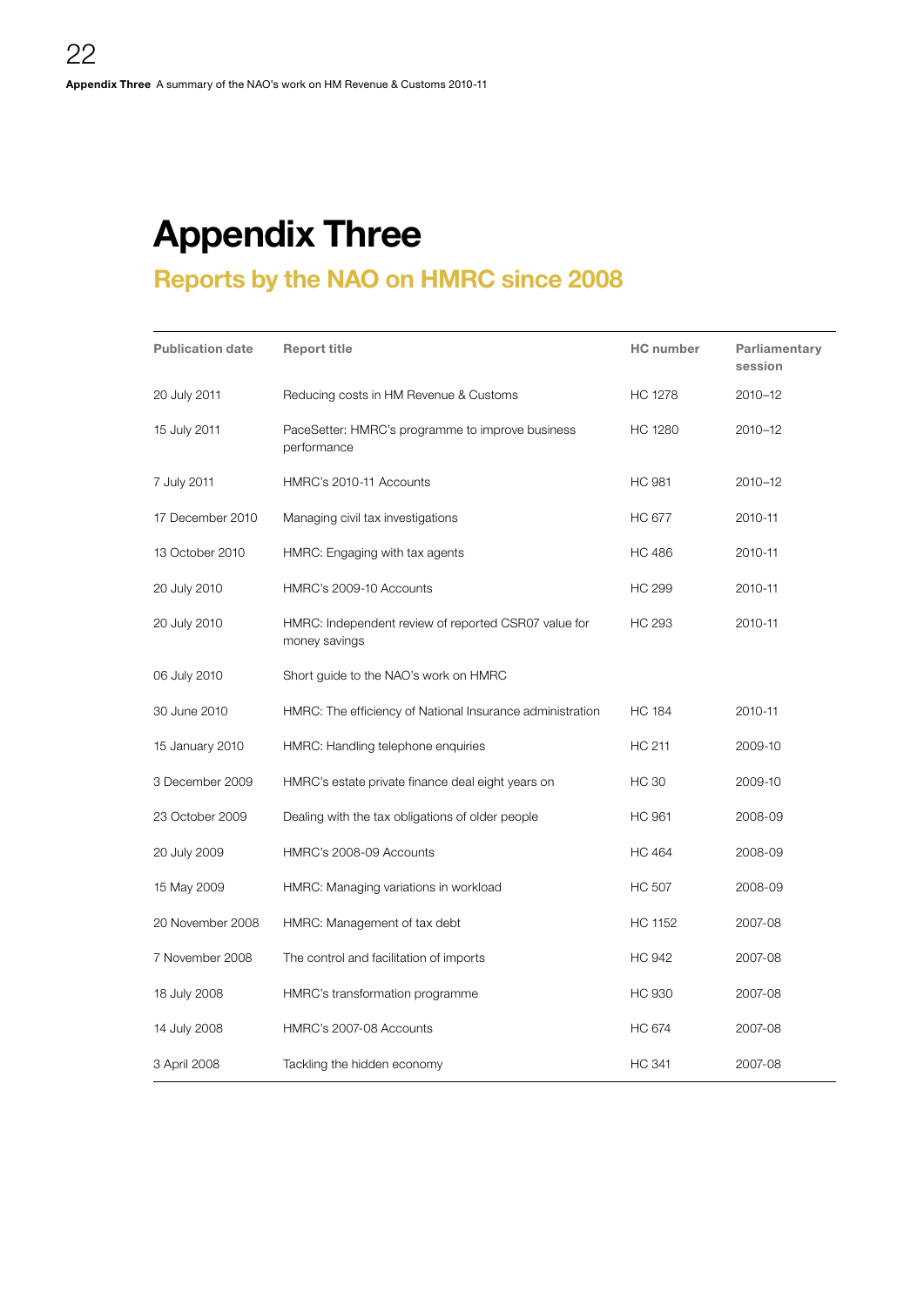# <span id="page-22-0"></span>Appendix Four

# Cross-government NAO reports since December 2008 of relevance to HMRC

| <b>Publication date</b> | <b>Report title</b>                                                          | <b>HC</b> number                                                                  | Parliamentary<br>session             |
|-------------------------|------------------------------------------------------------------------------|-----------------------------------------------------------------------------------|--------------------------------------|
| 6 June 2011             | Managing risks in government                                                 | http://www.nao.org.uk/<br>publications/1012/managing_risks_<br>in_government.aspx |                                      |
| 26 May 2011             | Option Appraisal: Making informed decisions in Government                    | http://www.nao.org.uk/<br>publications/1012/option_appraisal.<br>aspx             |                                      |
| 28 April 2011           | Lessons from PFI and other projects                                          | HC 920                                                                            | 2010-12                              |
| 11 March 2011           | Managing staff costs in central government                                   | HC 818                                                                            | 2010-11                              |
| 03 March 2011           | Progress in improving financial management in government                     | <b>HC 487</b>                                                                     | 2010-11                              |
| 17 February 2011        | Information and Communications Technology in<br>government. Landscape Review | <b>HC 757</b>                                                                     | 2010-11                              |
| 21 December 2010        | Short Guide to reorganising arm's-length bodies                              | http://www.nao.org.uk/<br>publications/1011/arms_length_<br>bodies.aspx           |                                      |
| 14 October 2010         | Central government's use of consultants and interims                         | HC 488                                                                            | 2010-11                              |
| 18 August 2010          | A framework for managing staff costs in a period<br>of spending reduction    | http://www.nao.org.uk/<br>publications/1011/managing_staff_<br>costs.aspx         |                                      |
| 20 July 2010            | Progress with VFM savings and lessons for cost<br>reduction programmes       | <b>HC 291</b>                                                                     | 2010-11                              |
| 14 July 2010            | Taking the measure of government performance                                 | <b>HC 284</b>                                                                     | 2010-11                              |
| 1 July 2010             | Assessing the impact of proposed new policies                                | <b>HC 185</b>                                                                     | 2010-11                              |
| 21 June 2010            | Managing complex capital investment programmes utilising<br>private finance  | http://www.nao.org.uk/<br>publications/1011/complex_pfi_<br>projects.aspx         |                                      |
| 18 June 2010            | A short quide to structured cost reduction                                   | http://www.nao.org.uk/<br>publications/1011/structured cost<br>reduction.aspx     |                                      |
| 03 June 2010            | Assurance for high risk projects                                             | http://www.nao.org.uk/<br>aspx                                                    | publications/1011/project_assurance. |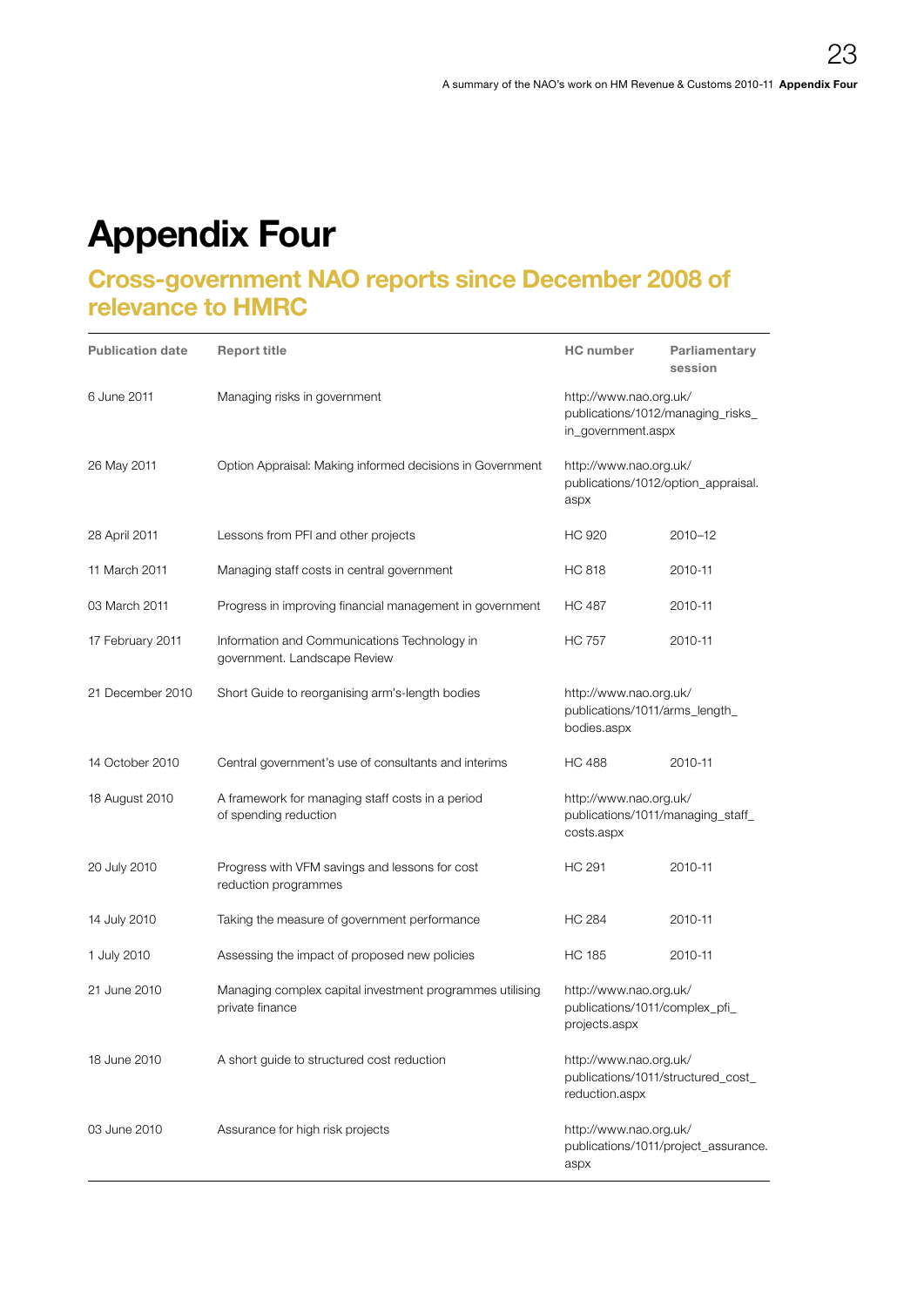| <b>Publication date</b> | <b>Report title</b>                                               | <b>HC</b> number | Parliamentary<br>session |
|-------------------------|-------------------------------------------------------------------|------------------|--------------------------|
| 18 March 2010           | Reorganising central government                                   | <b>HC 452</b>    | 2009-10                  |
| 12 March 2010           | The cost of public service pensions                               | <b>HC 432</b>    | 2009-10                  |
| 6 November 2009         | Commercial skills for complex government projects                 | <b>HC 962</b>    | 2008-09                  |
| 16 October 2009         | Government cash management                                        | <b>HC 546</b>    | 2008-09                  |
| 29 April 2009           | Addressing the environmental impacts of government<br>procurement | <b>HC 420</b>    | 2008-09                  |
| 26 March 2009           | Innovation across central government                              | <b>HC 12</b>     | 2008-09                  |
| 27 February 2009        | Helping Government Learn                                          | <b>HC 129</b>    | 2008-09                  |
| 13 February 2009        | Recruiting civil servants efficiently                             | <b>HC 134</b>    | 2008-09                  |
| 5 February 2009         | Assessment of the Capability Review programme                     | <b>HC 123</b>    | 2008-09                  |
| 19 December 2008        | Central government's management of service contracts              | <b>HC 65</b>     | 2008-09                  |
| 28 February 2008        | Managing financial resources to deliver better public services    | <b>HC 240</b>    | 2007-08                  |
| 8 February 2007         | The Efficiency Programme: A Second Review of Progress             | <b>HC 156</b>    | 2006-07                  |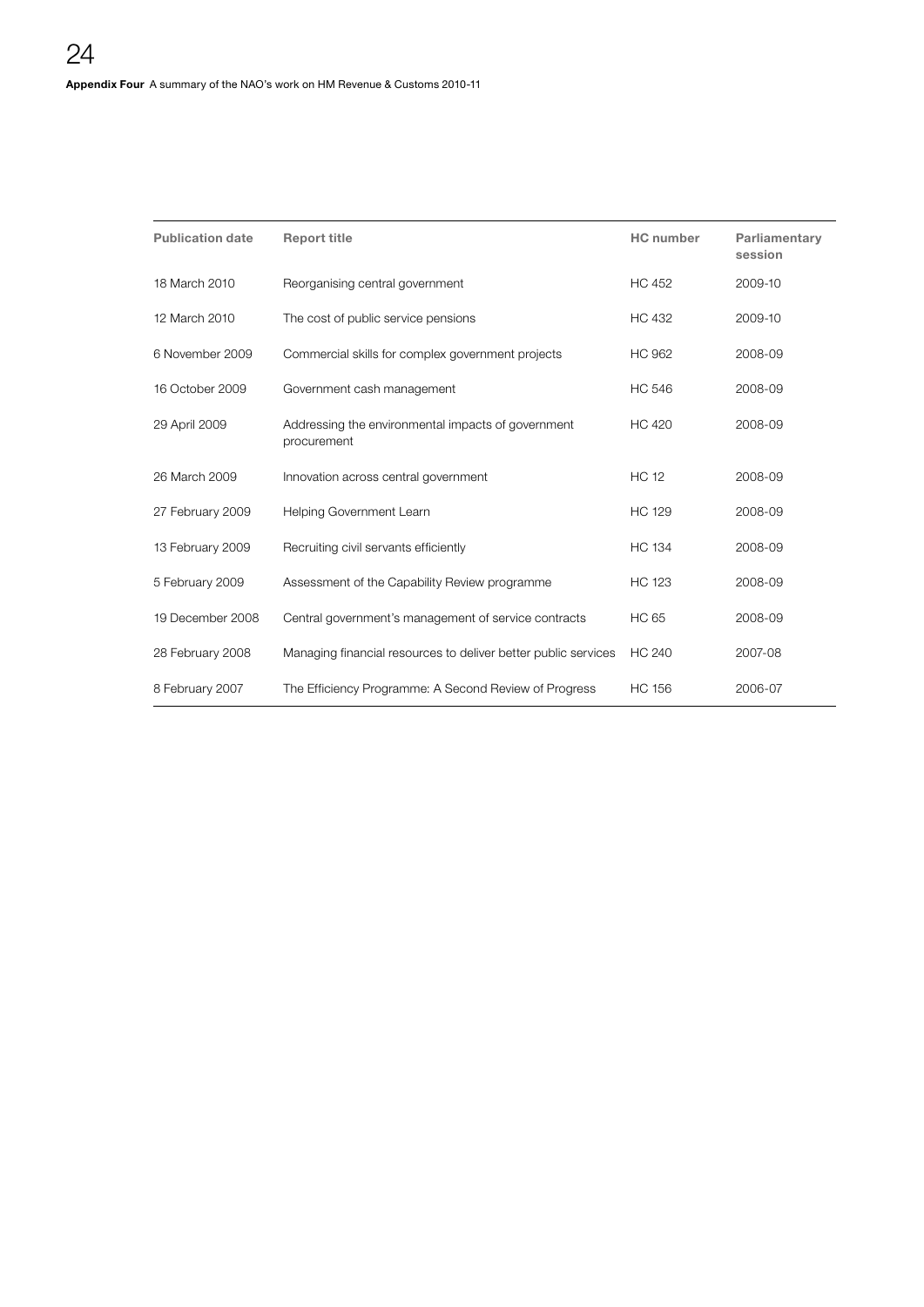# <span id="page-24-0"></span>Appendix Five

# Other sources of information

#### Reports from the Committee of Public Accounts since 2010

| <b>Publication date</b> | <b>Report title</b>                                                  | <b>HC</b> number | Parliamentary<br>session |
|-------------------------|----------------------------------------------------------------------|------------------|--------------------------|
| 24 May 2011             | Departmental Business Planning                                       | <b>HC 650</b>    | $2010 - 12$              |
| 17 March 2011           | Managing civil tax investigations                                    | <b>HC 765</b>    | 2010-11                  |
| 1 February 2011         | HMRCs' 2009-10 Accounts                                              | <b>HC 502</b>    | 2010-11                  |
| 8 April 2010            | HMRCs' estate private finance deal eight years on                    | <b>HC 312</b>    | 2009-10                  |
| 25 March 2010           | HMRC: Handling telephone enquiries                                   | <b>HC 389</b>    | 2009-10                  |
| 25 February 2010        | HMRC: Dealing with the tax obligations of older people               | <b>HC 141</b>    | 2009-10                  |
| 10 December 2009        | HMRCs' 2008-09 Accounts                                              | <b>HC 97</b>     | 2009-10                  |
| 9 June 2009             | HMRC: management of tax debt                                         | <b>HC 216</b>    | 2008-09                  |
| 24 March 2009           | HMRC: Tax Credits and Income Tax                                     | <b>HC 311</b>    | 2008-09                  |
| 11 November 2008        | Revenue and Customs Prosecutions Office                              | <b>HC 601</b>    | 2007-08                  |
| 15 May 2008             | HMRC: Helping individuals understand and complete their<br>tax forms | <b>HC 47</b>     | 2007-08                  |
| 5 February 2008         | Tax Credits and PAYE                                                 | <b>HC 300</b>    | 2007-08                  |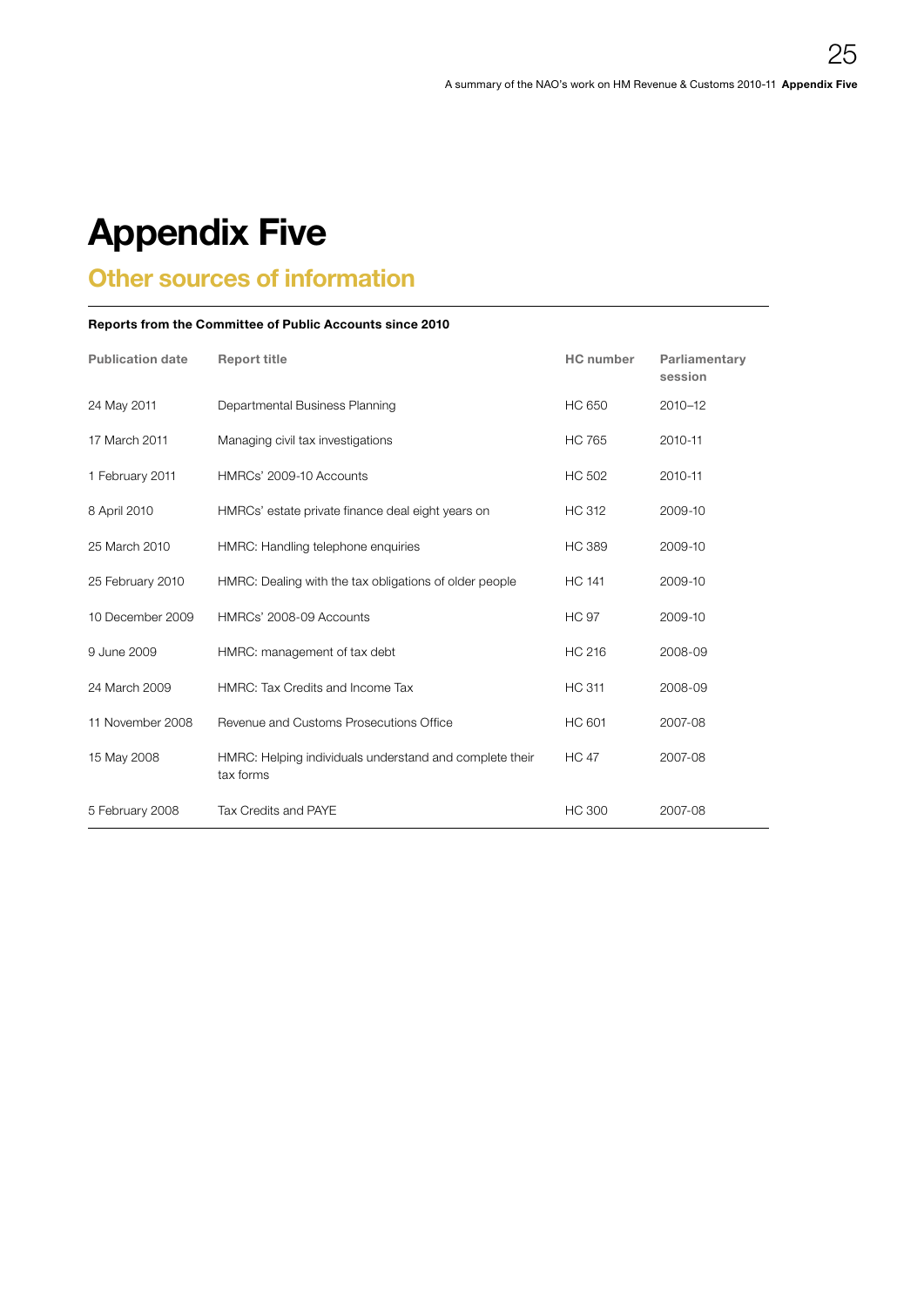|  |  | <b>Recent reports from Central Government</b> |
|--|--|-----------------------------------------------|
|  |  |                                               |

| <b>Publication date</b>                          | Department                                | <b>Report title</b>                                         |
|--------------------------------------------------|-------------------------------------------|-------------------------------------------------------------|
| April 2011                                       | <b>HMRC</b>                               | Business Plan 2011-15                                       |
| April 2011                                       | <b>HMRC</b>                               | Planned expenditure 2011-12 excluding depreciation          |
| February 2011                                    | <b>HMRC</b>                               | Change Plan – Outline of planned programmes<br>and projects |
| February 2011                                    | Department for Work and Pensions          | Welfare Reform Bill introduced to Parliament                |
| November 2010                                    | Department for Work and Pensions          | White Paper 'Universal Credit: welfare that works'          |
| April 2010                                       | <b>HMRC</b>                               | Business Plan 2010-11 ('Delivering our Vision')             |
| <b>Cabinet Office Capability Reviews of HMRC</b> |                                           |                                                             |
| December 2009                                    | Re-review (HMRC: Progress and next steps) |                                                             |
| December 2007                                    | Original review                           |                                                             |